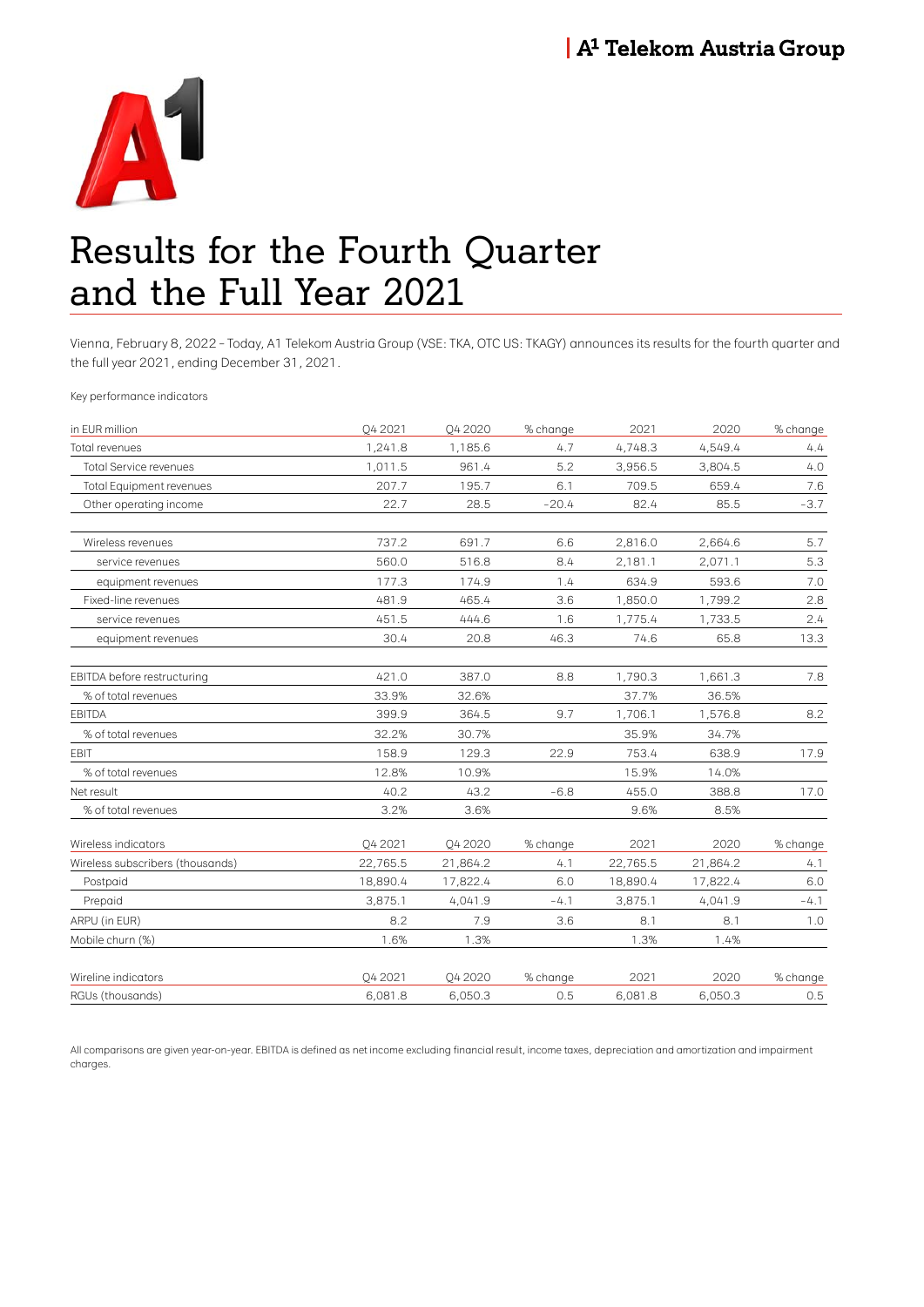# Table of Contents<sup>1</sup>

| Q4 2021 Analysis              | 3  |
|-------------------------------|----|
| Year-to-date Highlights       | 9  |
| Outlook                       | 12 |
| <b>Detailed Figures</b>       | 14 |
| <b>Additional Information</b> | 21 |

 $\overline{a}$ 

<sup>1</sup> Alternative performance measures are included in this report. For details, please refer to the section 'Detailed figures'.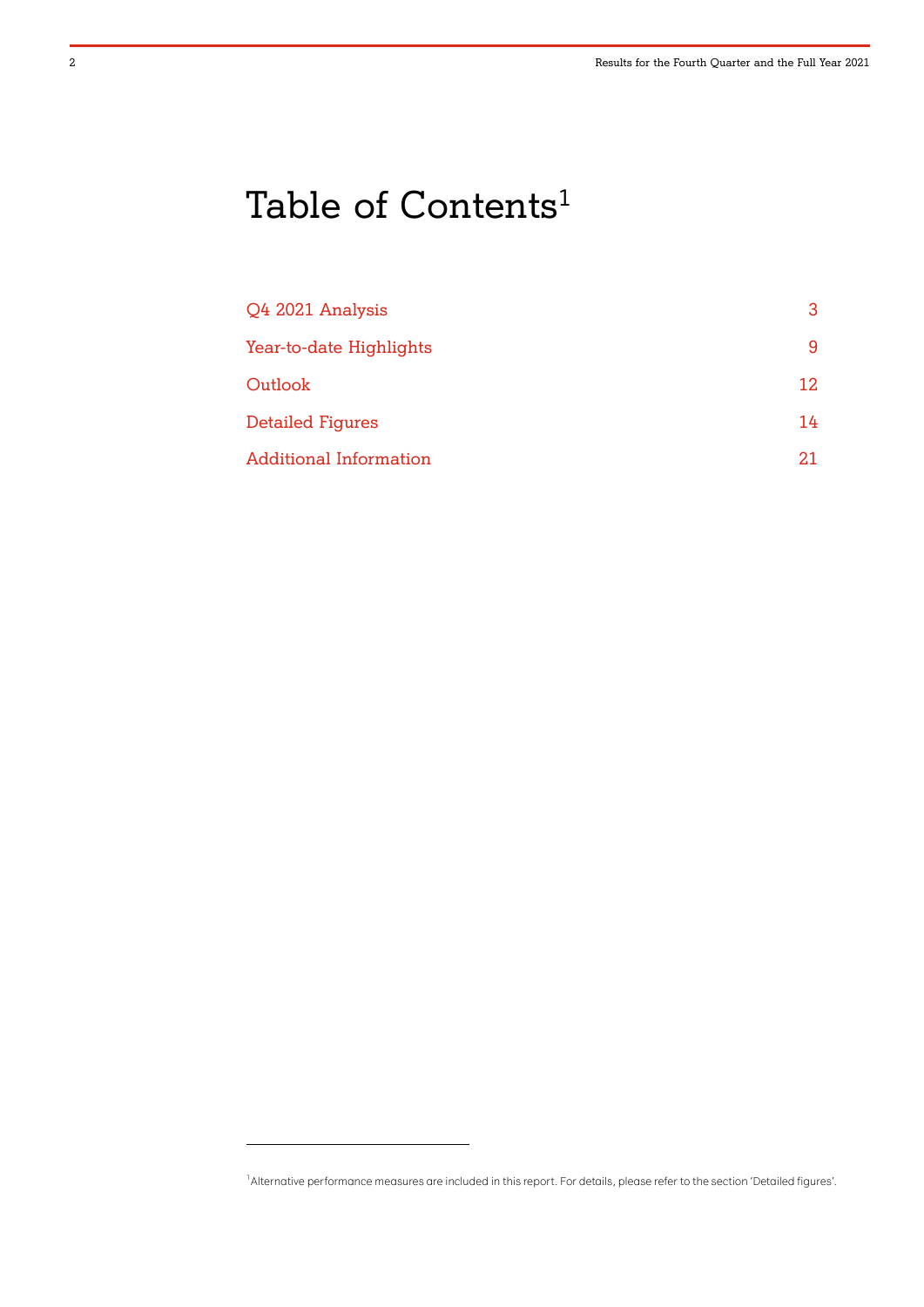# Q4 2021 Analysis

# Group Summary

A1 Telekom Austria Group concluded the year 2021 with another strong set of quarterly results. EBITDA growth was achieved across almost the entire footprint in the fourth quarter of 2021. Service revenues increased in almost all markets, capitalizing on continued positive trends and successful strategy execution. In all A1 Group's markets, solid demand was still present for high-bandwidth products, mobile WiFi routers, as well as ICT solutions.

While the new virulent strain of the COVID-19 prompted all governments in the footprint to review their pandemic policies at the end of the year, lockdown measures were implemented in Austria for only a short period of time in December 2021. Roaming traffic was comparatively higher versus the same period last year and, together with the period-average FX development in Belarus, had a positive impact on the Q4 2021 financials.

- Group total revenues increased by 4.7% year-on-year, driven by service revenue growth in all markets except Slovenia.
- Equipment revenues were higher, as increases in all international markets, especially Belarus, more than outweighed volume-driven decline in Austria.
- Mobile service revenues increased by 8.4% on a Group level, due to the solid performance of mobile core business, mobile WiFi routers, as well as a partial recovery of roaming results.
- Fixed-line service revenues rose by 1.6% on a Group level, as solid growth in Bulgaria and Belarus more than compensated for the decline in Austria. Continued traction of solution and connectivity business added to this.
- The Internet@home subscriber base grew by 5.0%, driven by mobile WiFi routers in all markets.
- The number of mobile subscribers rose by 4.1%, driven by the higher number of M2M subscribers as well as the higher number of mobile WiFi routers in all markets.
- Fixed-line RGUs increased slightly (+ 0.5%), as a growth in high-bandwidth broadband RGUs outweighed a decline of low-bandwidth broadband and fixed voice RGUs.
- Roaming revenues grew in Q4 year-on-year (positive impact yoy: ~ 1 % of revenues; ~ 2 % of EBITDA versus approx. 2 % in EBITDA in Q3 2021) due to more travelling across the footprint, while still being below pre-COVID 19 levels.
- Group EBITDA before restructuring charges grew by 8.8% (reported: 9.7%) as higher service revenues and improved equipment margin more than compensated for higher core OPEX. Excluding one-off and FX effects as well as restructuring charges, Group EBITDA increased by 9.4%.
	- In Austria, EBITDA before restructuring charges increased by 7.3% (reported: 8.7%) driven by higher service revenues, improved core OPEX and a better equipment margin.
	- Excluding FX and one-offs, EBITDA in international operations increased by 10.1% (reported +8.8%). Contribution was strong from Belarus and Bulgaria in particular.
- Net result declined by 6.8% year-on-year in the fourth quarter of 2021, as solid operational performance could not fully compensate for higher income tax expenses.
- Free cash flow declined in the quarter under review despite improved operational performance, due to capital expenditures recovery after the low 2020 comparable and higher income taxes paid.
- Outlook 2022: close to 3% Group total revenue growth; approx. 15% y-o-y increase in CAPEX excluding spectrum investments and acquisitions.

The following factors should be considered in the analysis of A1 Telekom Austria Group's quarterly operating results:

The presentation for the conference call and key figures of A1 Telekom Austria Group in Excel format ('Fact Sheet Q4 2021') are available on the website at www.a1.group.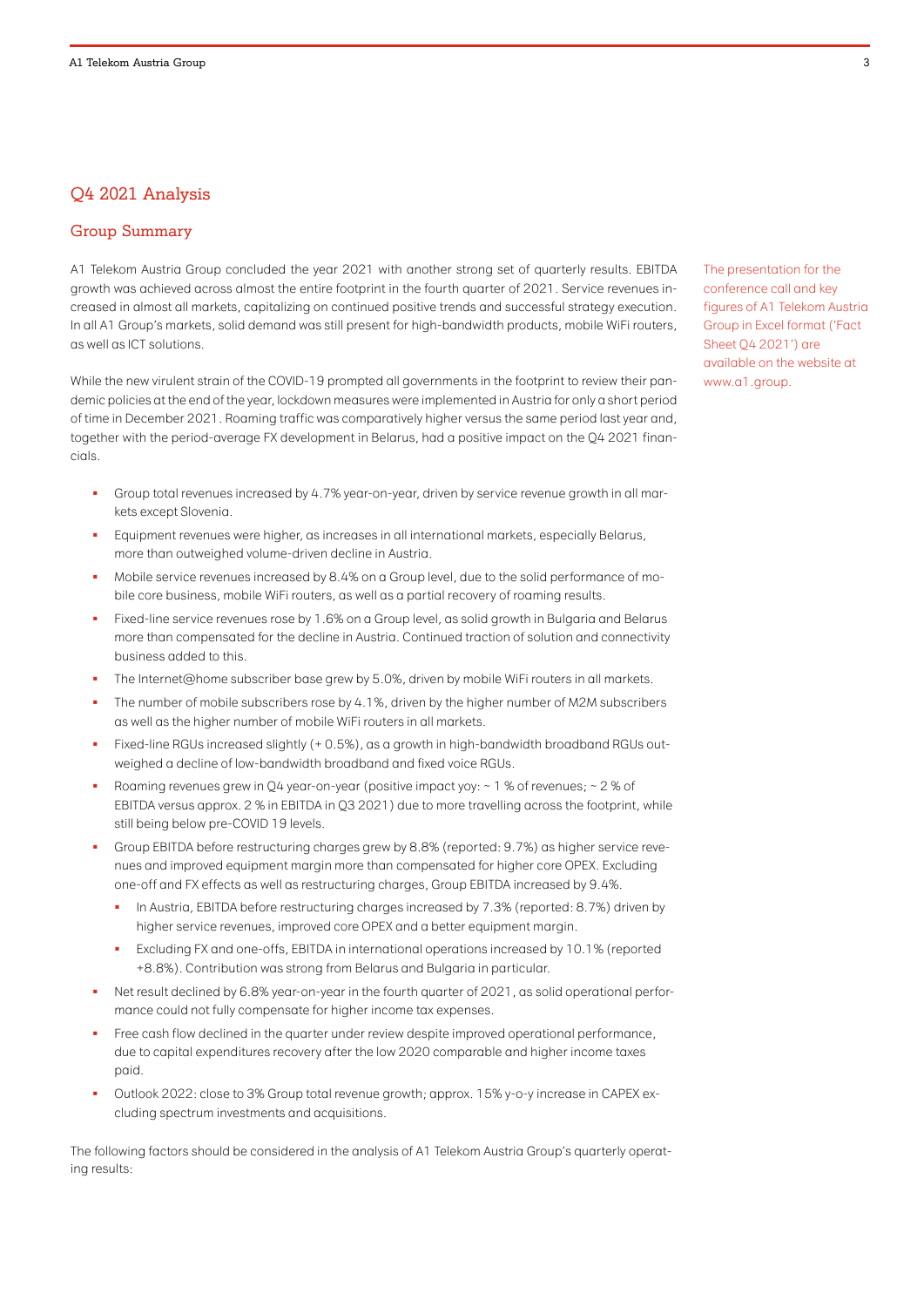- Positive FX effects amounted to EUR 9.0 mn in total revenues, EUR 6.4 mn in service revenues and EUR 4.4 mn in EBITDA in Q4 2021, stemming almost entirely from Belarus.
- There were no one-off effects in total revenues and EBITDA in the reporting period, while there were total positive one-off effects of EUR 6.9 mn in total revenues (EUR 4.2 mn in Croatia, EUR 2.4 mn in Serbia and minor in Slovenia) and EUR 5.9 mn in EBITDA (EUR 5.8 mn in Croatia, EUR – 2.2 mn in Slovenia and EUR 2.4 mn in Serbia) in the comparison period.
- Restructuring charges in Austria amounted to EUR 21.2 mn in Q4 2021 (Q4 2020: EUR 22.6 mn).

#### Mobile Subscribers and Fixed-line RGUs

Internet@home continued to grow: + 5.0% year-on-year in Q4 2021

In mobile communications, the number of subscribers of the A1 Telekom Austria Group rose by 4.1% to a total of 22.8 million in the fourth quarter of 2021. The growth was mainly driven by a strong increase in M2M subscribers. Also, the growth in contract customers (ex M2M) was driven by the mobile core business and the continued shift from prepaid to contract offers as well as solid demand for mobile WiFi routers. The number of A1 Digital M2M customers continued to increase in Q4 2021. The development of M2M suscribers is also the reason for the rather flattish development of Group ARPU in the full year 2021 (which is diluted by low-ARPU M2M suscribers), while segment ARPUs can be found in section "Detailed figures".

The number of revenue-generating units (RGUs) in the Group's fixed-line business increased slightly (+0.5%) year-on-year. In Austria, the number of RGUs declined, driven by fewer low-bandwidth broadband and voice RGUs, which was partially offset by the continued solid demand for high-bandwidth products in Q4 2021. In the international markets, the number of RGUs rose mainly due to increasing high-bandwidth broadband RGUs, particularly in Belarus and Bulgaria, while TV RGUs also grew in most of the markets.

Overall, the Internet@home customer base increased by 5.0% in the Group, driven by the increase in mobile WiFi router numbers in all markets. Bulgaria, Belarus and Croatia contributed to that growth in particular.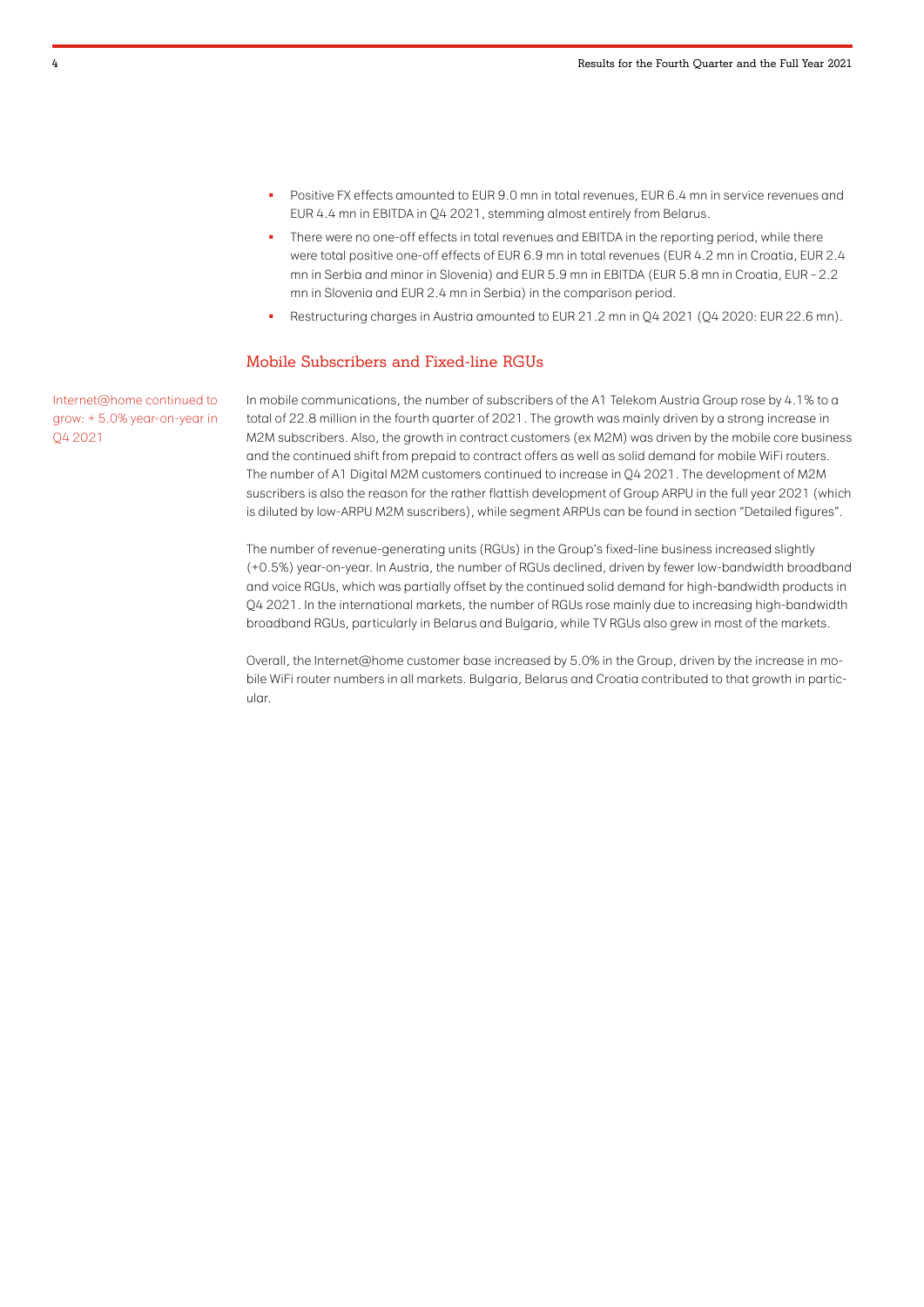### Comments on Operating Segments for Q4 2021 – Revenues and EBITDA

#### Austria

Key performance indicators Financials

| in EUR million                   | O4 2021 | <b>042020</b> | % change | 2021    | 2020    | % change |
|----------------------------------|---------|---------------|----------|---------|---------|----------|
| Total revenues                   | 681.5   | 681.6         | 0.0      | 2,677.6 | 2,622.1 | 2.1      |
| <b>Total Service revenues</b>    | 596.2   | 587.8         | 1.4      | 2,369.3 | 2,317.3 | 2.2      |
| <b>Total Equipment revenues</b>  | 71.4    | 80.3          | $-11.0$  | 257.7   | 256.2   | 0.6      |
| Other operating income           | 13.9    | 13.5          | 3.0      | 50.6    | 48.7    | 4.0      |
| Wireless revenues                | 309.7   | 301.5         | 2.7      | 1,197.5 | 1,158.3 | 3.4      |
| service revenues                 | 250.6   | 234.2         | 7.0      | 979.8   | 940.0   | 4.2      |
| equipment revenues               | 59.1    | 67.3          | $-12.1$  | 217.7   | 218.3   | $-0.3$   |
| Fixed-line revenues              | 357.9   | 366.6         | $-2.4$   | 1,429.5 | 1,415.1 | 1.0      |
| service revenues                 | 345.6   | 353.6         | $-2.2$   | 1,389.5 | 1,377.3 | 0.9      |
| equipment revenues               | 12.3    | 13.0          | $-5.3$   | 40.0    | 37.8    | 5.8      |
| EBITDA before restructuring      | 255.1   | 237.7         | 7.3      | 1,075.3 | 1,021.2 | 5.3      |
| % of total revenues              | 37.4%   | 34.9%         |          | 40.2%   | 38.9%   |          |
| <b>EBITDA</b>                    | 233.9   | 215.1         | 8.7      | 991.1   | 936.7   | 5.8      |
| % of total revenues              | 34.3%   | 31.6%         |          | 37.0%   | 35.7%   |          |
| <b>EBIT</b>                      | 94.6    | 82.9          | 14.1     | 441.4   | 413.7   | 6.7      |
| % of total revenues              | 13.9%   | 12.2%         |          | 16.5%   | 15.8%   |          |
| Wireless indicators              | O4 2021 | <b>042020</b> | % change | 2021    | 2020    | % change |
| Wireless subscribers (thousands) | 5,072.5 | 5,061.2       | 0.2      | 5,072.5 | 5,061.2 | 0.2      |
| ARPU (in EUR)                    |         |               |          | 16.2    | 15.6    | 4.1      |
| Mobile churn (%)                 | 1.0%    | 0.9%          |          | 1.3%    | 1.2%    |          |
| Wireline indicators              | Q4 2021 | Q4 2020       | % change | 2021    | 2020    | % change |
| RGUs (thousands)                 | 3.038.8 | 3,117.3       | $-2.5$   | 3.038.8 | 3,117.3 | $-2.5$   |

In Q4 2021, market environment in Austria continued to be rather unchanged throughout most of the quarter. A1 in Austria offered 5G in the majority of the A1 mobile tariffs with hardware as a part of the Christmas promotion campaign that ended on January 9, 2022. Apart from the campaign, 5G tariffs are sold with a premium over LTE tariffs and the overall share of these tariffs in the portfolio continued to rise solidly. Demand for mobile WiFi routers remained solid, as was the appeal for higher-bandwidth products, and the new Internet@home portfolio launched in September with the flattened pricing curve was instrumental in customer acquisition and the upselling. Growth momentum also continued in the solution and connectivity business.

Total revenues in the Austrian segment remained flat in the reporting period, as higher service revenues were offset by lower equipment revenues which declined due to lower quantities sold following the calm market environment and less subsidy provided.

Mobile service revenues rose on the back of improved roaming results amidst more travelling compared to the same period last year, continued solid demand for mobile WiFi routers, high and low-value tariffs as well as inflation-linked pricing measures from April 2021. All that also resulted in higher ARPU.

Fixed-line service revenues declined, as continued solid traction of solution and connectivity business could not fully compensate for lower retail-fixed line service revenues. The latter came in lower due to fewer lowbandwidth and voice RGUs, while the positive effects of broadband speed upgrades and the inflation-linked New Internet@Home portfolio instrumental in customers upselling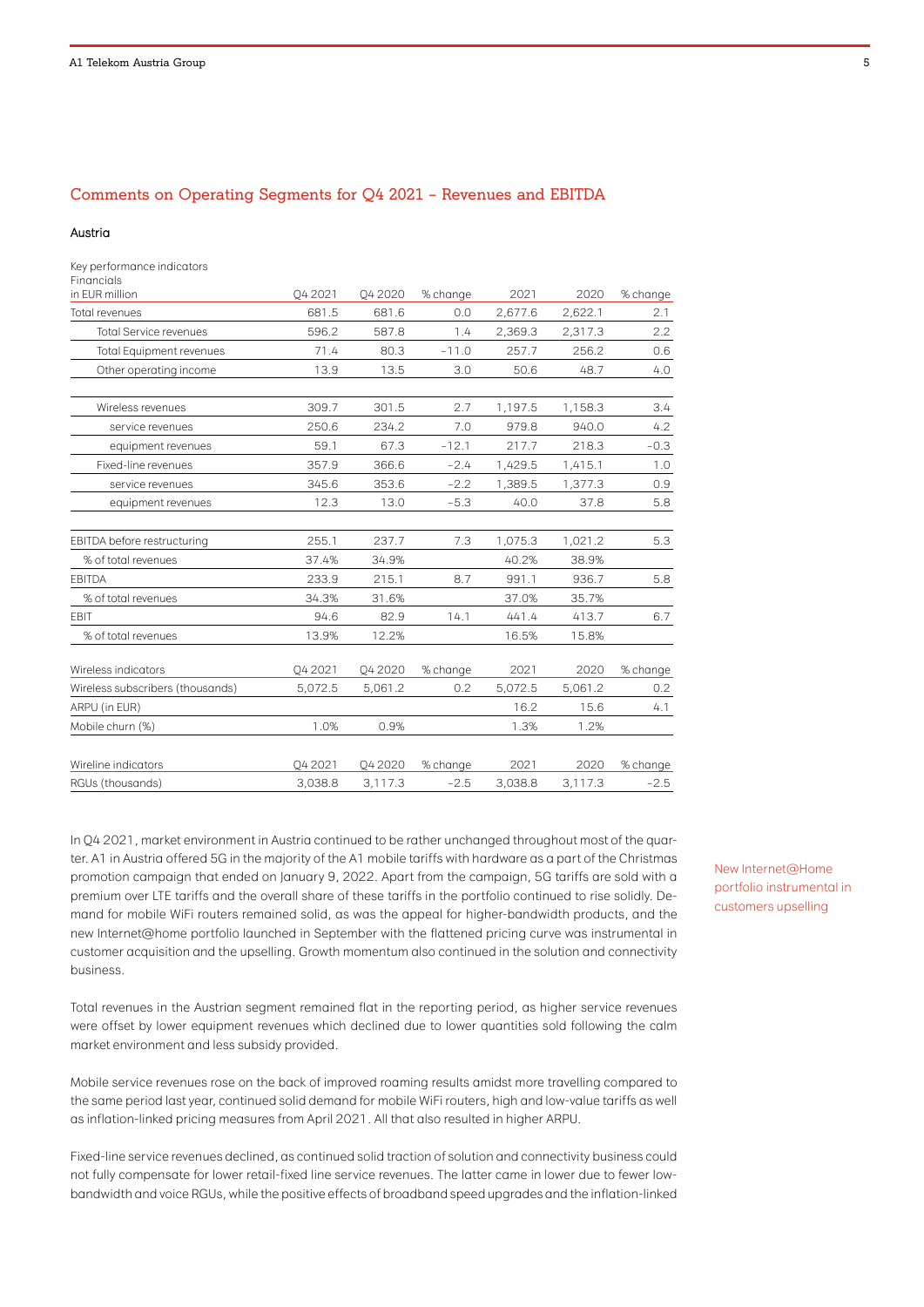price increase could partially mitigate the decline. ARPL remained stable as successful upselling to highbandwidth products and the positive effects of the pricing measures made up for voice-driven revenue decline amidst fewer RGUs.

#### EBITDA before restructuring increased by 7.3%

EBITDA before restructuring growth of 7.3% year-on-year (reported: + 8.7%) was driven by higher service revenues, improved core OPEX and a better equipment margin. Core OPEX declined mainly due to improved bad debt, lower network maintenance as well as lower corporate network costs.

#### International operations

Key performance indicators

| Financials<br>in EUR million     | O4 2021  | <b>042020</b> | % change | 2021     | 2020     | % change |
|----------------------------------|----------|---------------|----------|----------|----------|----------|
|                                  |          |               |          |          |          |          |
| Total revenues                   | 565.7    | 509.9         | 11.0     | 2,101.7  | 1,955.8  | 7.5      |
| <b>Total Service revenues</b>    | 419.7    | 380.3         | 10.4     | 1,615.7  | 1,514.7  | 6.7      |
| <b>Total Equipment revenues</b>  | 136.2    | 115.0         | 18.4     | 451.3    | 402.2    | 12.2     |
| Other operating income           | 9.8      | 14.6          | $-33.1$  | 34.7     | 38.9     | $-10.9$  |
| Wireless revenues                | 429.0    | 391.1         | 9.7      | 1,626.9  | 1,512.7  | 7.6      |
| service revenues                 | 310.8    | 284.0         | 9.5      | 1,209.9  | 1,138.0  | 6.3      |
| equipment revenues               | 118.2    | 107.1         | 10.3     | 417.0    | 374.6    | 11.3     |
| Fixed-line revenues              | 127.0    | 104.1         | 21.9     | 440.1    | 404.2    | 8.9      |
| service revenues                 | 108.9    | 96.3          | 13.1     | 405.8    | 376.6    | 7.7      |
| equipment revenues               | 18.1     | 7.9           | 129.4    | 34.3     | 27.6     | 24.3     |
| <b>EBITDA</b>                    | 177.9    | 163.5         | 8.8      | 763.2    | 697.4    | 9.4      |
| % of total revenues              | 31.4%    | 32.1%         |          | 36.3%    | 35.7%    |          |
| EBIT                             | 77.7     | 62.2          | 25.0     | 366.2    | 288.7    | 26.9     |
| % of total revenues              | 13.7%    | 12.2%         |          | 17.4%    | 14.8%    |          |
| Wireless indicators              | O4 2021  | <b>042020</b> | % change | 2021     | 2020     | % change |
| Wireless subscribers (thousands) | 14,921.8 | 14,737.4      | 1.3      | 14,921.8 | 14,737.4 | 1.3      |
| Wireline indicators              | O4 2021  | <b>042020</b> | % change | 2021     | 2020     | % change |
| RGUs (thousands)                 | 3.042.9  | 2,933.1       | 3.7      | 3.042.9  | 2.933.1  | 3.7      |

#### EBITDA increased by 8.8% in CEE markets

In Q4 2021, the international operations of A1 Telekom Austria Group posted strong service revenue and EBITDA growth reflecting the continuation of solid operational trends. Excluding one-off and FX effects, service revenues and EBITDA grew in all markets except for Slovenia. The main contributors to EBITDA growth in the reporting period were Belarus, aided with the positive period-average FX development, as well as Bulgaria. Excluding FX and one-off effects, EBITDA in international operations grew by 10.1%.

#### Bulgaria

In Bulgaria, market dynamics remained mostly unchanged and positive trends prevailed also in the fourth quarter of 2021. Solid demand for high-value tariffs continued to shape mobile business, while in the fixedline business TV bundles with higher broadband speeds were highly sought-after. A1continued to offer their new mobile portfolio with 5G tariffs, having the premium in place over the regular LTE tariffs. During the Christmas promotion, A1included 5G in its mobile contract tariffs, however for a limited time. Solution and connectivity business remained an important growth driver, as solid momentum continued also in the period under the review.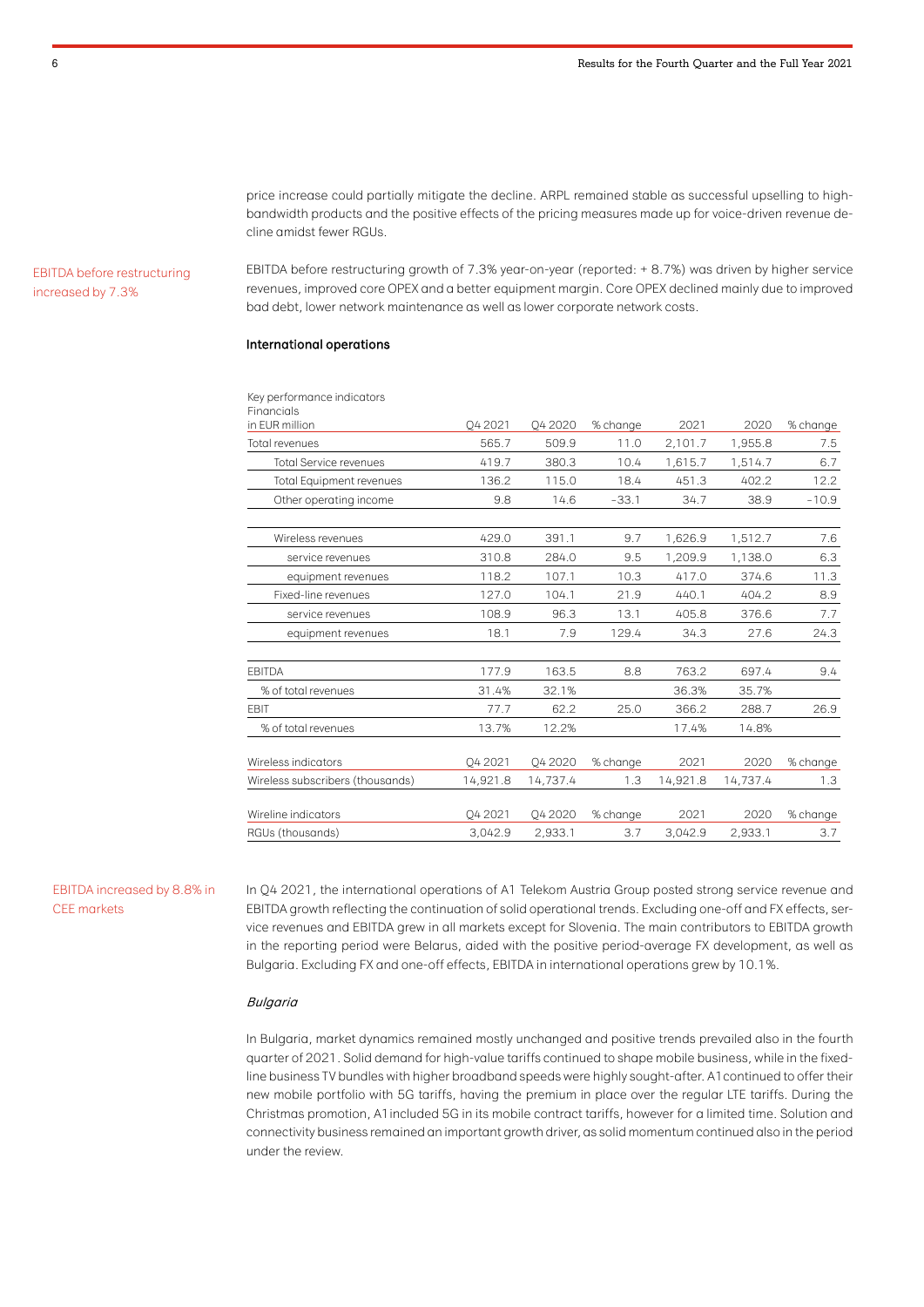Total revenues increased by 11.0% on the back of strong service revenue growth both in the mobile and the fixed-line business, while equipment revenues rose slightly. Total costs and expenses also went up, mainly due to elevated electricity costs, increased taxes and use of rights costs as well as higher content and license costs. As the strong service revenue growth more than compensated the above-mentioned increases in costs and expenses, EBITDA rose by 8.8% in the reporting period.

#### Croatia

In Croatia, market dynamics remained largely unchanged compared to the previous quarter. The mobile market was competitive and A1 tackled it with redesigned mobile portfolio with 5G propositions, attractive hardware and higher subsidy levels. The broadband RGU base stabilized as the growth in high-bandwidth RGUs compensated for the ongoing decline in voice RGUs.

Total revenues remained stable as solid service revenue growth and slightly higher equipment revenues were offset by lower other operating income. The latter was lower due to a positive one-off effect of EUR 4.2 mn in revenues (EBITDA effect: positive EUR 5.8 mn) in the comparison period, stemming from the income related to an agreement on network infrastructure rental. EBITDA declined by 6.9% in the reporting period, mainly due to the above mentioned positive-one off effect and slightly negative equipment margin, partially compensated by service revenue growth and operational cost decline. The latter was driven by lower bad debt and lower network maintenance costs. Excluding one-offs, EBITDA increased by 12.6% in the reporting period.

#### Belarus

In Belarus, encouraging operational trends continued in the fourth quarter of 2021 and the positive FX developments additionally contributed to the results. In the mobile business, A1 Belarus remained focused on customer acquisition, while the successful upselling to higher speeds and multi-play services depicted activities in the fixed-line business. The solution and connectivity business showed solid traction in the reporting period, driven mainly by IT and cloud services. The Belarusian Ruble appreciated 7.7% year-on-year (period average) in Q4 2021, while inflation stood at 9.97% year-on-year. In December 2021, the European Union imposed another round of economic sanctions targeting main export industries and access to financing. The imposed sanctions did not have any significant direct impact on A1 Belarus. At the same time, it should be noted that macroeconomic uncertainties remain with certain risks, such as increased inflation or stronger pressure on the Belarusian currency.

Total revenues increased by 28.2% (in local currency +19.4%) equally driven by higher service revenues and higher equipment revenues. The latter was particularly strong in the period under review, as in addition to the elevated handset sales, the company realized ICT projects with corporate customers. Service revenues increased on the back of the strong performance of mobile high-value tariffs, upselling to multi-play offers and higher broadband speeds in the fixed-line business as well as the solid contribution from the solution and connectivity business. Additionally, inflation-linked price increases implemented in Q3 and early Q4 2021 in the fixed-line and those implemented in October 2021 for the smaller parts of the mobile business, contributed to the growth. A price increase for the larger part of mobile customers envisaged for November 2021 as described in Q3 was postponed and executed beginning of January 2022. As strong revenue growth more than compensated for higher total costs and expenses, which in addition to the rising equipment costs, were mainly driven by higher workforce costs and slightly higher bad debt, EBITDA rose by 27.2%. Excluding FX effects, EBITDA rose by 16.0%.

#### Other segments

In the Slovenian market, competition remained intense in the last quarter of the year with attractive Christmas promotions. In the mobile business, A1 continued to offer its redesigned mobile portfolio, which includes 5G propositions, while successful customer acquisition continued in the fixed-line business. Total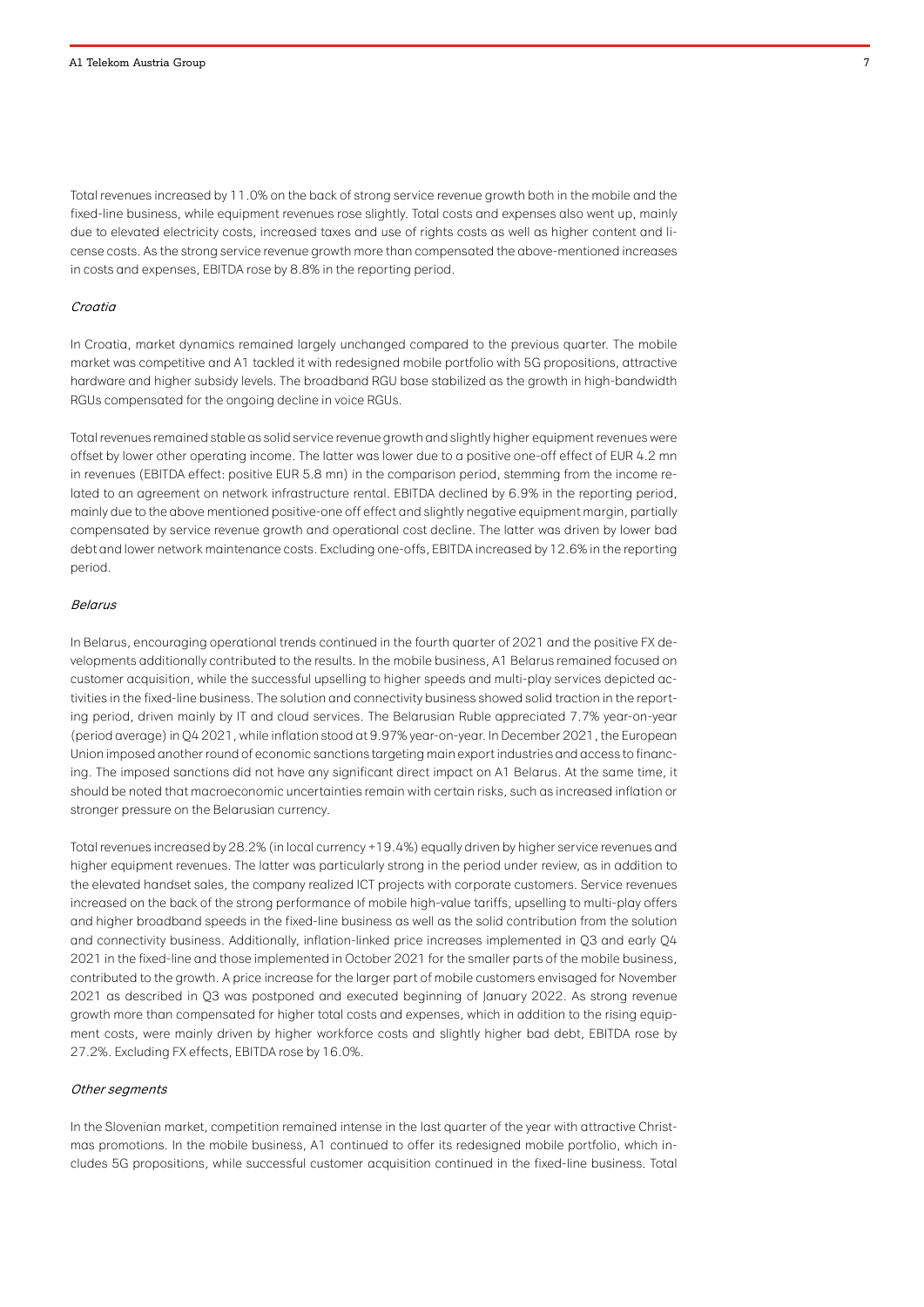revenues increased slightly (+0.7%), as higher equipment revenues together with the higher other operating income outweighed lower service revenues. Coupled with the lower cost and expenses, which were mainly driven by lower corporate network costs owing to the negative one-off effect of EUR 2.2 mn in the comparison period, EBITDA increased by 3.9% in the reporting period. Excluding the one-off effect, EBITDA declined by 10.2%.

In Serbia, the market development continued to be encouraging and the success of NEO tariffs resulted in a strong service revenue growth in the fourth quarter of 2021. Equipment sales were higher, due to the COVID-19 related low comparable, and resulted in higher equipment revenues. Total costs and expenses increased, driven by higher equipment costs and slightly higher workforce costs. EBITDA increased by 8.2% year-on-year despite a positive one-off effect of EUR 2.4 mn in the comparison period, as higher service revenues more than compensated for increased costs and expenses.

In North Macedonia, A1 continued to successfully monetize a solid demand for high-value tariffs while attractive convergent offers continued to shape the fixed-line business. That resulted in higher service revenues as well as higher equipment revenues. EBITDA grew by 1.3% on the back of above-mentioned revenue growth, despite higher costs and expenses. The latter increased mainly due to higher employee costs as well as slightly higher bad debt.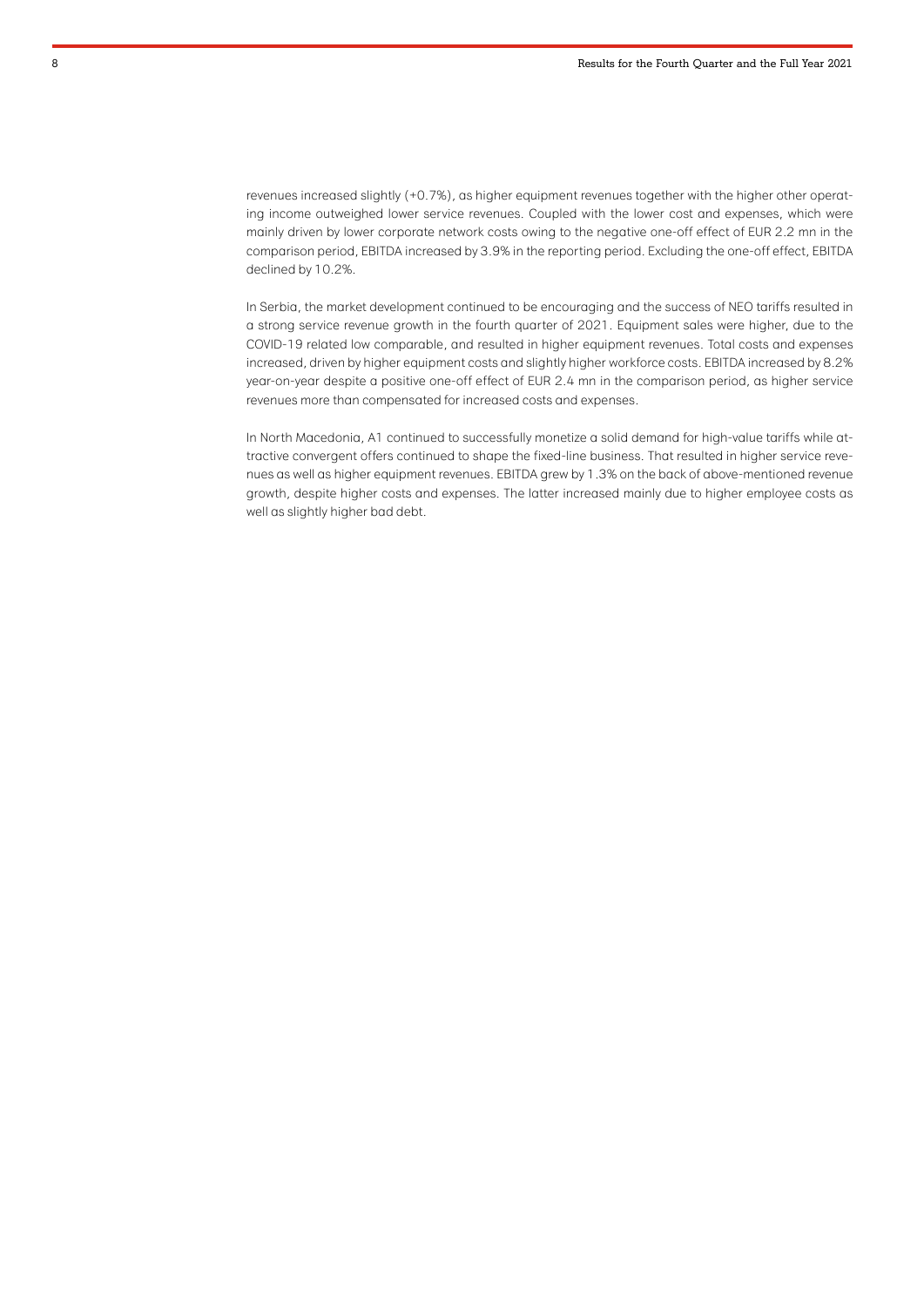# Year-to-date Highlights

- Group total revenues increased by 4.4%, in large part driven by service revenue growth in almost all markets. Excluding FX and one-off effects, total revenues increased by 5.2%.
	- Mobile service revenues increased by 5.3% with growing numbers in all markets, apart from a slight decline in Slovenia and a stable FX-impacted development in Belarus. The growth was driven by strong mobile core business, continued high demand for mobile WiFi routers and the upselling activities in the high value segment.
	- Fixed-line service revenues rose by 2.4%, as all markets except Croatia posted growth, stemming from the strong demand for high-bandwidth products also related to accelerated digitization due to the COVID-19 pandemic and a growth in the Solutions & Connectivity business.
- In the financial year 2021, the positive roaming impact was only minor in revenues and EBITDA (both less than 1% in y-o-y comparison).
- Group EBITDA before restructuring charges increased by 7.8%, driven by growth in all markets, especially in Austria and Bulgaria. Excluding also one-off and FX effects, EBITDA increased by 9.1%.
	- In Austria, EBITDA before restructuring improved by 5.3%, due to the successful translation of service revenues, while total costs and expenses remained flat.
	- In international markets, EBITDA grew by 9.4% driven by growth in all markets, with particular strong contribution from Bulgaria, Croatia and Serbia.
- Net result increased from EUR 388.8 mn to EUR 455.0 mn, an increase of 17.0% compared to the previous year.
- Free cash flow was almost stable (-3.3%) in the financial year 2021, as solid operational performance and lower working capital needs could almost fully offset increased capital expenditures and higher income taxes paid.

The following factors should be considered in the analysis of A1 Telekom Austria Group's year-to-date operating results:

- Negative FX effects amounted to EUR 32.1 mn in total revenues, EUR 22.4 mn in service revenues and to EUR 13.9 mn in EBITDA in the full year 2021. They came entirely from Belarus.
- There were no one-off effects in total revenues and EBITDA (minor one-off effect of EUR 0.6 mn) in the reporting period, while there were total positive one-off effects of EUR 6.9 mn in total revenues (with main effects EUR 4.2 mn in Croatia, EUR 2.4 mn in Serbia) and EUR 8.6 mn in EBITDA (EUR 8.4 mn in Croatia, EUR – 2.2 mn in Slovenia and EUR 2.4 mn in Serbia) in the comparison period
- Restructuring charges in Austria amounted to EUR 84.2 mn in 2021 compared to EUR 84.5 mn in 2020.

#### Group profit and loss – below EBITDA

In the financial year 2021, depreciation and amortization (incl. rights of use) increased slightly (+1.6%) and amounted to EUR 952.7 mn compared to EUR 937.9 in 2020.

Operating income increased by 17.9% from EUR 638.9 mn in 2020 to EUR 753.4 mn in the full year 2021.

Net result increased by 17.0% to EUR 455.0 mn in the financial year 2021, as solid operational result more than outweighed higher income tax expenses. The latter came in higher due to the improved operational result, reversal of impairment of investments in affiliated companies in Austria as well as the increased corporate income tax rates in Belarus and Serbia.

Net result increased by 17.0% in the reporting period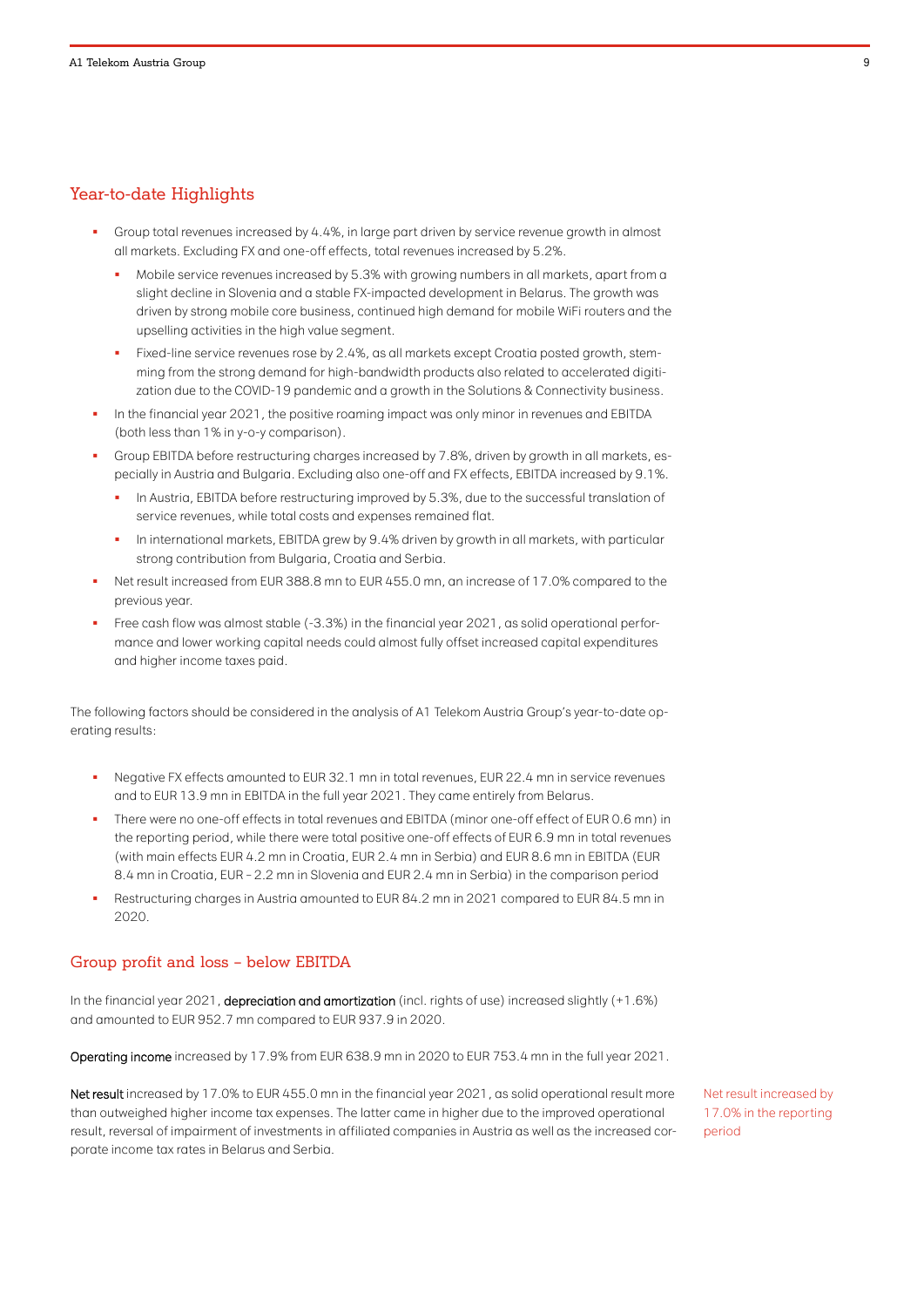## Balance Sheet

As of December 31, 2021, the balance sheet total increased by 4.4% compared to December 31, 2020, mainly due to higher current assets while non-current assets increased slightly. Current assets rose on the back of higher cash and cash equivalents owing to improved cash generation in the reporting period, which more than outweighed lower short-term investments. The later declined due to a shift of certain investments into long-term bonds. Non-current assets increased due to the above-mentioned shift of investments as well as due to the higher property, plant and equipment following increased network investments. Right-of-use asset was lower mainly due to depreciation while deferred income tax assets declined due to the usage of tax loss carry forward in the reporting period in Austria.

Current liabilities rose, driven by higher short-term debt as a bond of EUR 750 mn maturing in April 2022 was reclassified from long-term to short-term debt. The increase in current liabilities, to a lesser extent, was also driven by higher accounts payable which rose due to the recovery of capital expenditures in the year under review after pandemic-related cuts in the previous year. Non-current liabilities were lower mainly due to the above-mentioned bond reclassification but also due to a decline of lease-liabilities owing to lease payments in the reporting period.

#### Net Debt

Net debt (excl. leases) declined by 11.4% year-on-year, driven by solid free cash flow generation. Net debt (excl. leases) / EBITDA after leases decreased from 1.7x as of December 31, 2020 to 1.3x as of December 31, 2021.

| in EUR million                                            | Dec 31, 2021 | Dec 31, 2020 | % change |
|-----------------------------------------------------------|--------------|--------------|----------|
| Net debt (excl. leases)                                   | 2.064.9      | 2,331.9      | $-11.4$  |
| Net debt (excl. leases) / EBITDA after leases (12 months) | 1.3x         | 1.7x         |          |
| in EUR million                                            | Dec 31, 2021 | Dec 31, 2020 | % change |
| Long-term debt                                            | 1.046.1      | 1.793.7      | $-41.7$  |
| Lease liability long-term                                 | 606.1        | 700.6        | $-13.5$  |
| Short-term debt                                           | 1.553.2      | 749.1        | 107.4    |
| Lease liability short-term                                | 161.0        | 154.4        | 4.3      |
| Cash and cash equivalents                                 | $-534.4$     | $-210.9$     | $-153.4$ |
| Net debt (incl. leases)                                   | 2,832.0      | 3,186.8      | $-11.1$  |
| Net debt (incl. leases) / EBITDA (12 months)              | 1.7x         | 2.0x         |          |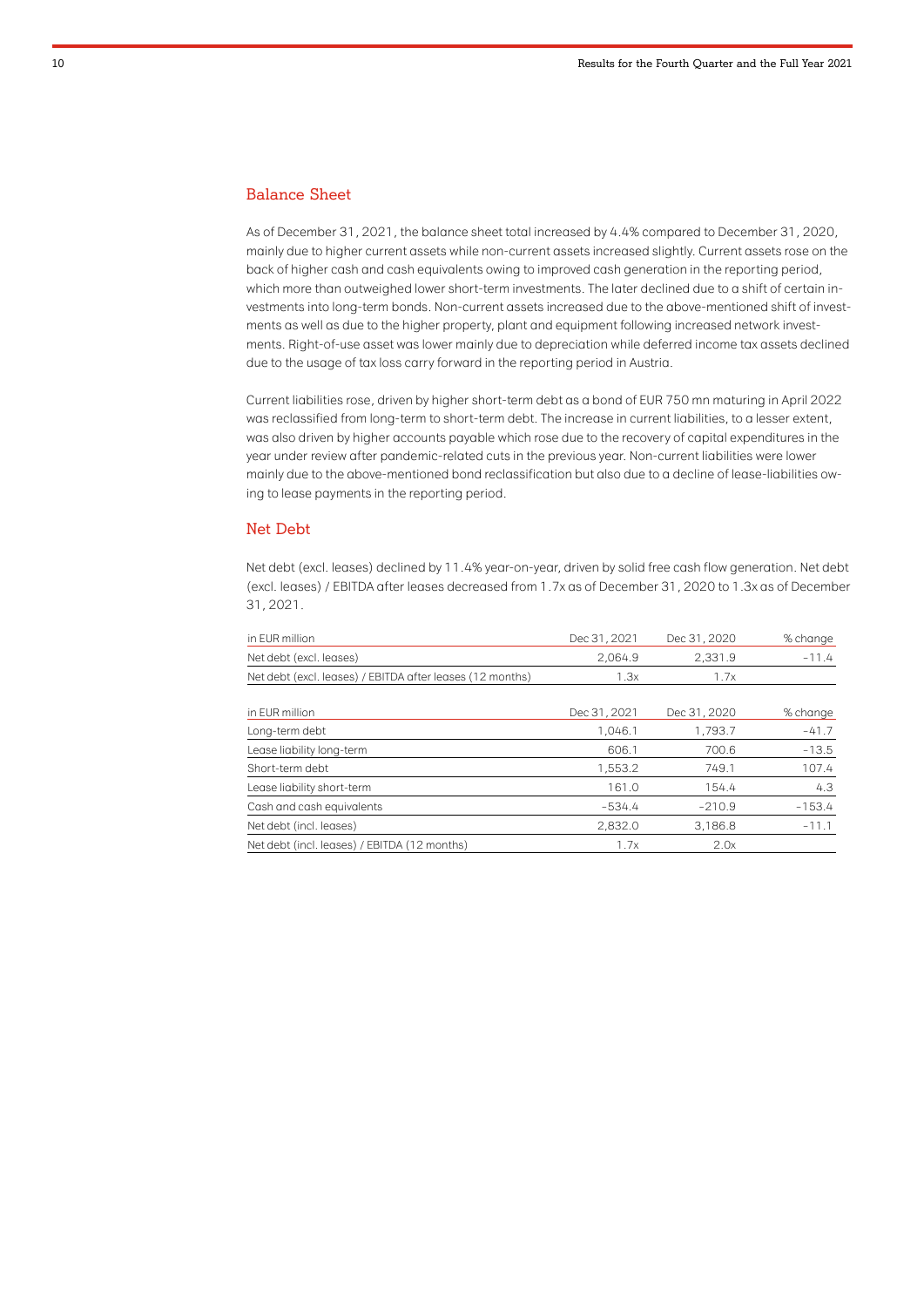# Cash flow

| (in EUR million)                                    | 2021     | 2020     | % change |
|-----------------------------------------------------|----------|----------|----------|
| <b>EBITDA</b>                                       | 1706.1   | 1576.8   | 8.2      |
| Restructuring charges and cost of labor obligations | 91.5     | 92.4     | $-0.9$   |
| Lease paid (principal, interest and prepayments)    | $-171.5$ | $-177.7$ | 3.5      |
| Income taxes paid                                   | $-106.5$ | $-65.2$  | $-63.3$  |
| Net interest paid                                   | $-77.8$  | $-81.6$  | 4.6      |
| Change working capital and other changes            | 31.3     | $-92.9$  | n.m.     |
| Capital expenditures                                | $-891.5$ | $-651.4$ | $-36.8$  |
| Free Cash Flow (FCF) before social plans            | 581.7    | 600.4    | $-3.1$   |
| Social plans new funded*                            | $-94.4$  | $-96.7$  | 2.4      |
| FCF after social plans new                          | 487.3    | 503.7    | $-3.3$   |

\* Cost for social plans granted after January 1, 2019.

In 2021, free cash flow remained almost stable (-3.3%) and amounted to EUR 487.3 mn as solid operational development and improved working capital almost offset increased capital expenditures and higher income taxed paid. While capital expenditures came in higher due to lower 2020 comparable associated with certain investments that were cut or postponed, higher income taxes paid came as a result of improved operational result and increased corporate profit taxes in Belarus and Serbia. Working capital improved mainly due to higher accounts payable in the reporting period as investments returned to a normal level.

#### Capital expenditures

In financial year 2021, capital expenditures rose by 36.8% year-on-year, an increase attributable to the COVID-19 related cuts in investments in Austria and CEE markets in the comparison period. In the financial year 2021, frequency spectrum paid amounted to EUR 65.3 mn (incl. fees), while in the previous year 2020 that amount was EUR 65.8 mn (incl.fees).

Tangible capital expenditures increased by 35.9% year-on-year to EUR 650.5 mn, driven by higher investments in network infrastructure, especially in Austria, Bulgaria and Croatia. Investments increased in the areas of 5G and fiber rollout, fixed and mobile network modernization as well as various IT projects and internal system upgrades. Intangible capital expenditures also increased, driven mainly by frequency spectrum acquisition in CEE markets in the reporting period, while in Austria they declined as the comparison period was influenced by the frequency acquisition.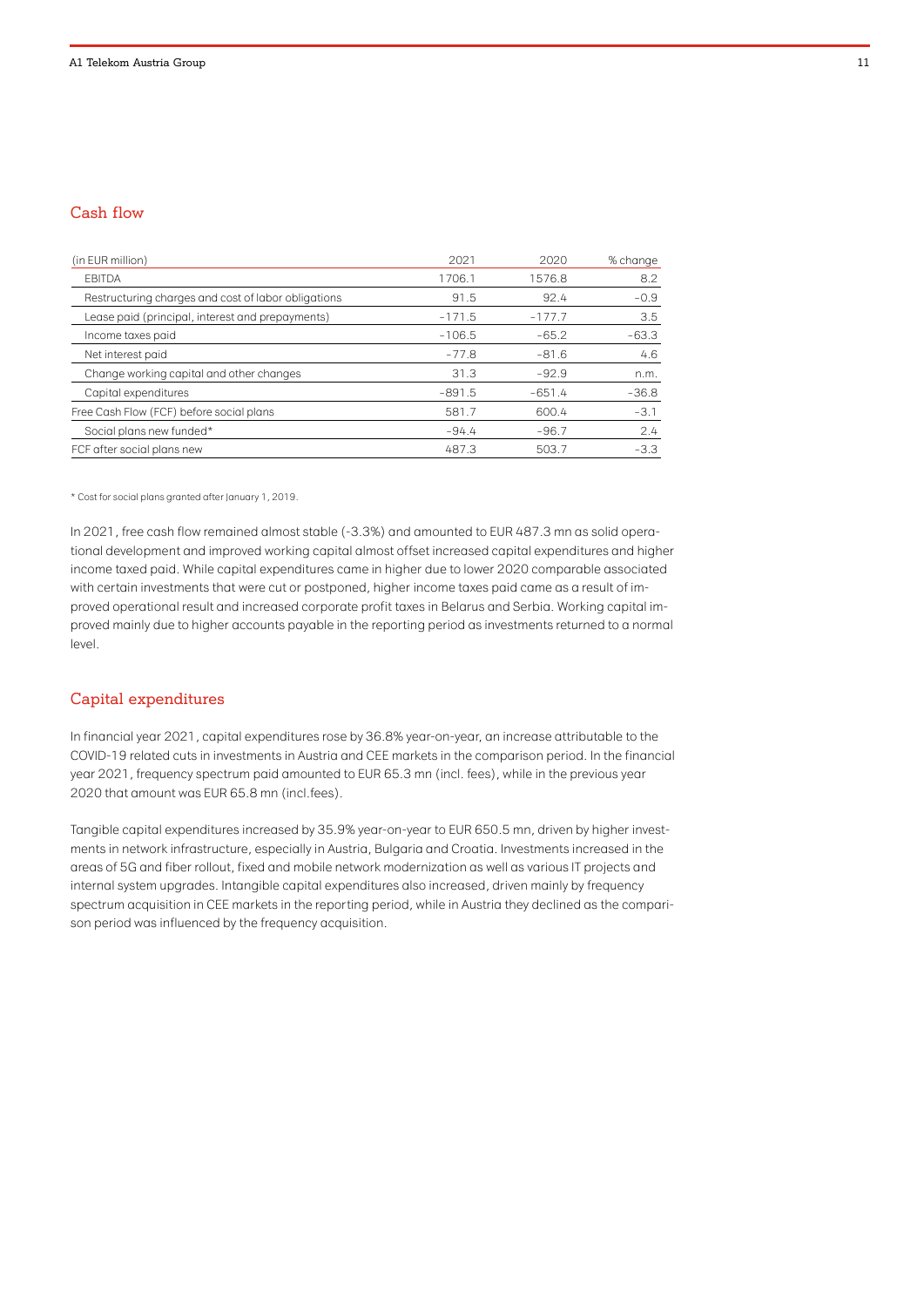#### A1 Telekom Austria Group outlook for the full year 2022

In the financial year 2021, A1 Telekom Austria Group successfully further executed its strategy and leveraged the high demand for digital services and products. This resulted in revenue and EBITDA growth of 4.4% and 8.2% in 2021 in a year-on-year comparison. Both the solid increase in service revenues of 4.0% and the ongoing strong focus on operational efficiency benefitted the result. The Group monetized the strong demand for higher bandwidth products, the successful monetization of 5G and the demand for ICT solutions and connectivity stemming from business customers.

However, the ongoing COVID-19 pandemic continued to weigh on roaming results which in total only slightly recovered versus the comparison period (positive effect of approx. 0.5% in revenues and EBITDA), staying well below pre-pandemic levels.

For the financial year 2022, there are positive signs that the overall economic situation maintains its good momentum with expected further growth in GDP rates also in 2022 after the recovery in 2021. In this context, uncertainties remain especially due to further mutations of the COVID-19 virus, which could also further limit travel activity and the chance of a further recovery in roaming results.

The market developments the Group saw in 2021 are likely to largely resume in the financial year 2022. Developments in Austria are expected to be dominated by convergent offers and 5G value propositions while in the low value segment offers are centered on data packages. In this context, A1 in Austria continues focus on the high-value customer segment, also with its attractive 5G product portfolio. In the CEE countries as well, like last year, the focus is on the high-value customer segment and up- and crossselling with a more-for-more approach. In 2022, the Group's fixed-line business should again benefit from demand for higher bandwidths, the rising significance of TV content and the fast-growing solutions and connectivity business. On top, Management expects the strong demand for mobile broadband solutions to last also in 2022. On the regulatory side, termination rate cuts will have a slight negative impact on revenues (<1%; no EBITDA impact).

In this business environment, the management of A1 Telekom Austria Group is committed to its growth strategy. The focus here is on growth in the core business, leveraging earnings and efficiency potential from platform solutions and growth through selective acquisitions should the opportunity arise. As in previous years, results are expected to be supported by ongoing measures to continuously enhance operating efficiency.

A1 Telekom Austria Group announced at the end of 2020 that it is currently working on the development of alternatives that would allow to reap more benefits from its tower assets through a targeted management focus on internal efficiencies and higher tenancy ratios. In 2021, the Group established an organization for its towers business, which is currently being developed and carved-out the towers in Bulgaria and Croatia. That had no effects on the segment results.

For the financial year 2022, the management of A1 Telekom Austria Group expects to achieve growth in total revenues of close to 3% as well as a further increase in its EBITDA margin.

The development in Belarus could be negatively affected by the depreciation of the Belarusian ruble in 2022. The management of A1 Telekom Austria Group expects the currency to depreciate by 5-10% (period average) against the euro in 2022, though it should be noted that the predictability of the Belarusian ruble is limited.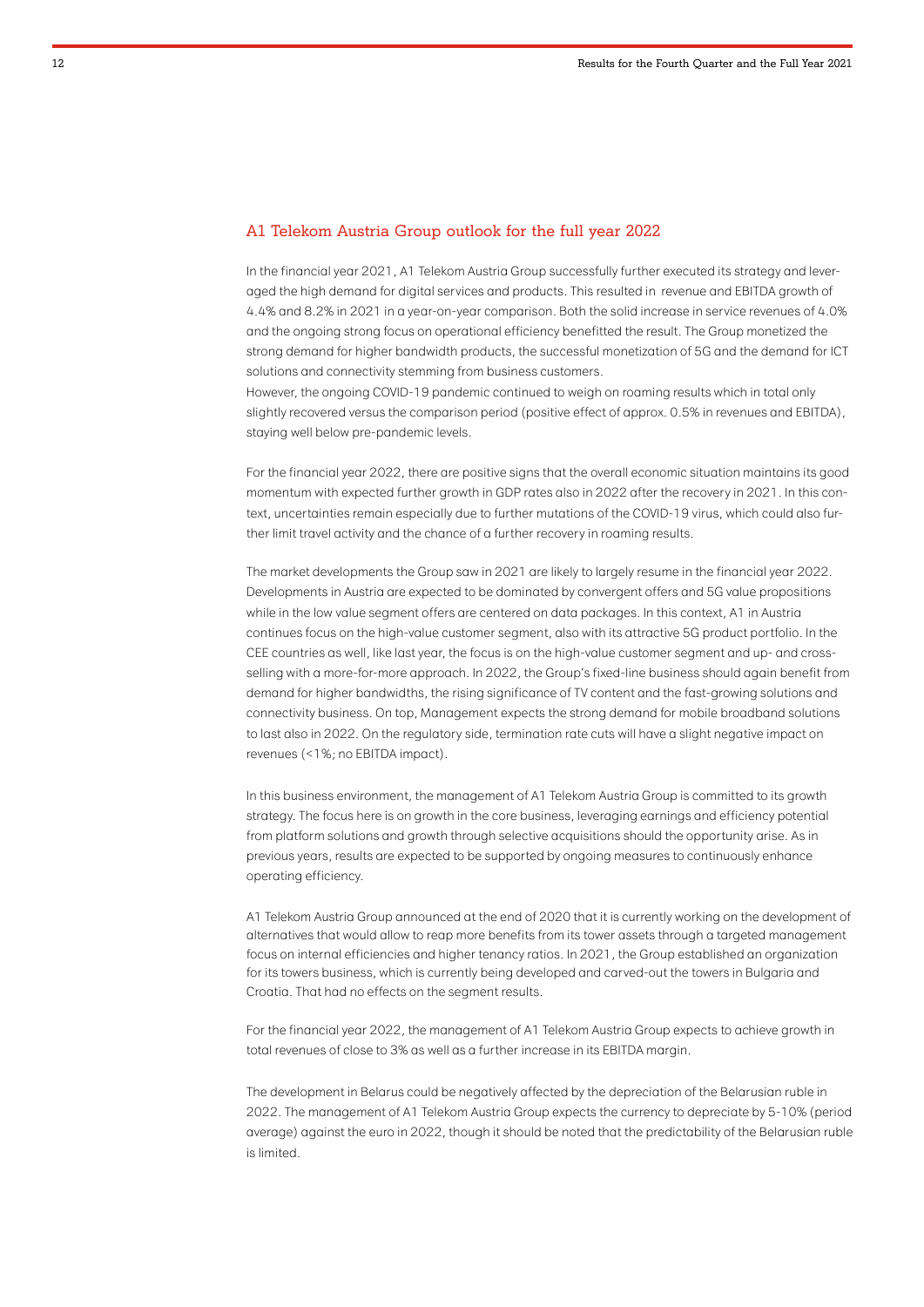A1 Telekom Austria Group is also committed to the fiber rollout in Austria and on Group-level to the ongoing development of its mobile infrastructure in 2022, especially in terms of the roll-out of 5G. The Group acquired respective spectrum in Bulgaria, Croatia and Slovenia in 2021 and thus will continue its 5G roll-out in 2022 in Austria and these three countries. In Austria, A1 will accelerate its smart fibre roll-out in 2022.

Overall, Group management expects capital expenditures before spectrum investments and acquisitions are expected to increase by approximately 15% in 2022. The increase versus last year's CAPEX results mainly from higher investments in Austria dedicated to more fibre build, and to a lesser extent to more IT CAPEX and the 5G roll-out.

With regard to frequencies, tenders are envisaged by regulators for the financial year 2022 in Slovenia (2.3 GHz, 20 MHz in 3.5 GHz (leftover from multi-band auction in 2021), 28 GHz), Serbia (700 MHz, 3.6 GHz) and Macedonia (700 MHz, 3.5 GHz). Further tenders by regulators are envisaged for the financial year 2022/2023 in Bulgaria (700 MHz, 800 MHz, 1,8 GHz), Croatia (800, 900, 1.8 GHz, 2.1 GHz, 2.6 GHz, 3.6 GHz, and 26 GHz). This list of frequency allocation procedures does not allow any conclusions to be drawn regarding intentions to participate in such procedures. The A1 Telekom Austria Group does not comment on such matters.

The A1 Telekom Austria Group pursues a conservative financial strategy centered on a solid investment grade rating in order to ensure financial flexibility. In the reporting year 2021, the A1 Telekom Austria Group's corporate ratings were confirmed by Moody's (Baa1; outlook "stable") and Standard & Poor's (BBB+; outlook "stable").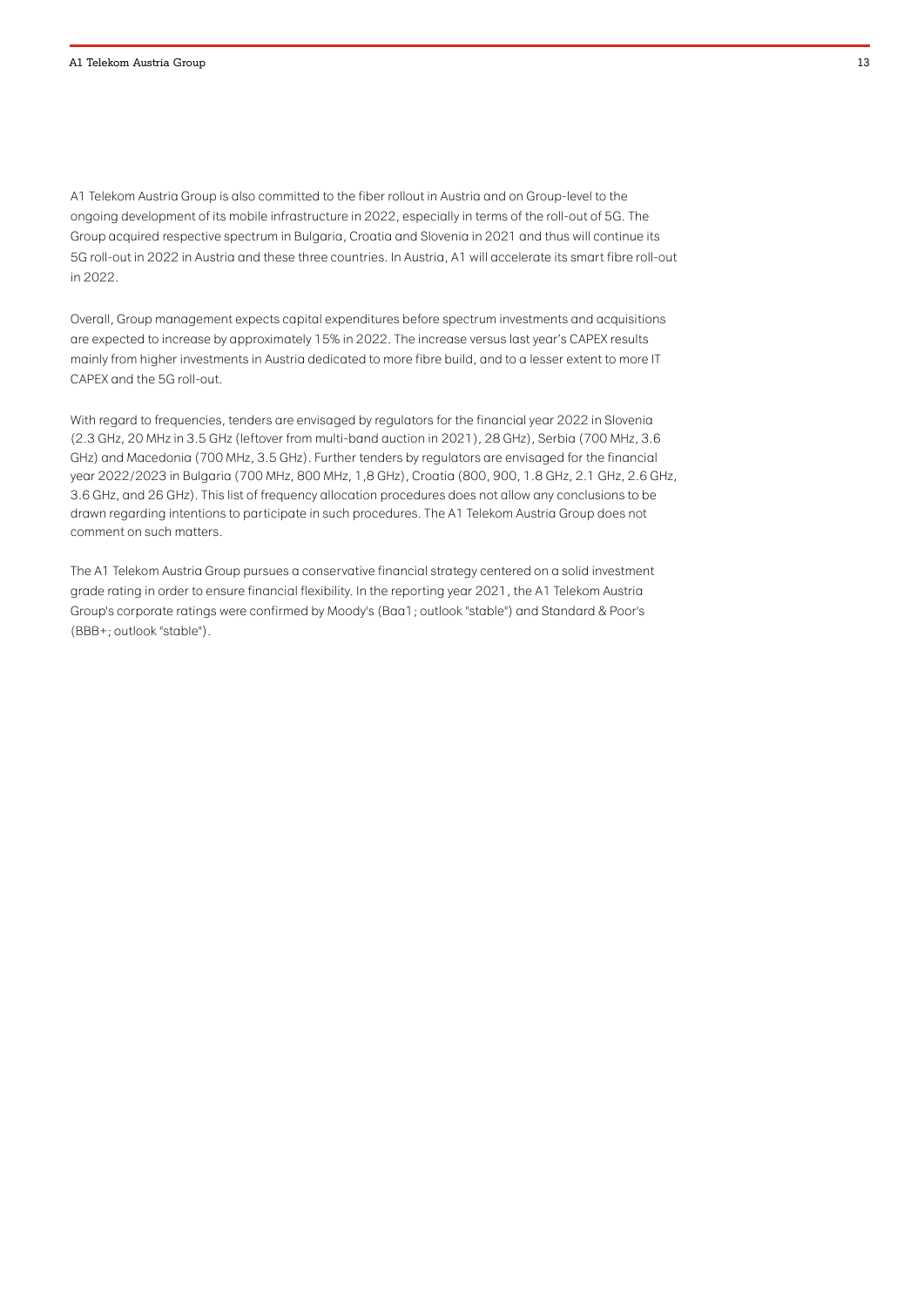# Detailed Figures

## Reconciliation of Free Cash Flow

| (in EUR million)           | 2021  | 2020    | % change |
|----------------------------|-------|---------|----------|
| FCF after social plans new | 487.3 | 503.7   | -3.3     |
| Social plans new funded*   | 94.4  | 96.7    |          |
| Total social plans paid    | -96.8 | $-98.5$ |          |
| FCF - previously reported  | 484.9 | 501.9   | -3.4     |

\* Cost for social plans granted after January 1, 2019.

#### Revenues

| in EUR million                  | Q4 2021 | <b>042020</b> | % change | 2021    | 2020    | % change |
|---------------------------------|---------|---------------|----------|---------|---------|----------|
| Austria                         | 681.5   | 681.6         | 0.0      | 2,677.6 | 2,622.1 | 2.1      |
| Bulgaria                        | 151.9   | 136.9         | 11.0     | 574.1   | 513.8   | 11.7     |
| Croatia                         | 115.8   | 115.8         | 0.0      | 452.0   | 428.1   | 5.6      |
| <b>Belarus</b>                  | 122.7   | 95.7          | 28.2     | 419.6   | 402.6   | 4.2      |
| Slovenia                        | 53.3    | 52.9          | 0.7      | 209.9   | 205.0   | 2.4      |
| Serbia                          | 86.7    | 75.7          | 14.4     | 315.3   | 286.2   | 10.2     |
| North Macedonia                 | 36.0    | 33.0          | 9.2      | 134.6   | 121.9   | 10.4     |
| Corporate & other, eliminations | $-6.2$  | $-6.1$        | n.m.     | $-34.8$ | $-30.3$ | n.m.     |
| <b>Total revenues</b>           | 1,241.8 | 1,185.6       | 4.7      | 4,748.3 | 4,549.4 | 4.4      |

# Service Revenues

| Austria                         | 596.2   | 587.8  | 1.4    | 2,369.3 | 2,317.3 | 2.2           |
|---------------------------------|---------|--------|--------|---------|---------|---------------|
| Bulgaria                        | 116.1   | 102.8  | 13.0   | 443.9   | 402.3   | 10.3          |
| Croatia                         | 93.5    | 89.0   | 5.0    | 379.4   | 359.0   | 5.7           |
| <b>Belarus</b>                  | 80.6    | 68.3   | 18.0   | 294.1   | 287.9   | $2.2^{\circ}$ |
| Slovenia                        | 38.9    | 39.3   | $-1.0$ | 154.8   | 155.1   | $-0.2$        |
| Serbia                          | 63.6    | 55.4   | 14.7   | 239.5   | 214.1   | 11.9          |
| North Macedonia                 | 27.7    | 25.7   | 8.0    | 107.1   | 98.6    | 8.7           |
| Corporate & other, eliminations | $-5.1$  | $-6.8$ | n.m.   | $-31.7$ | $-29.7$ | n.m.          |
| Total service revenues          | 1.011.5 | 961.4  | 5.2    | 3.956.5 | 3.804.5 | 4.0           |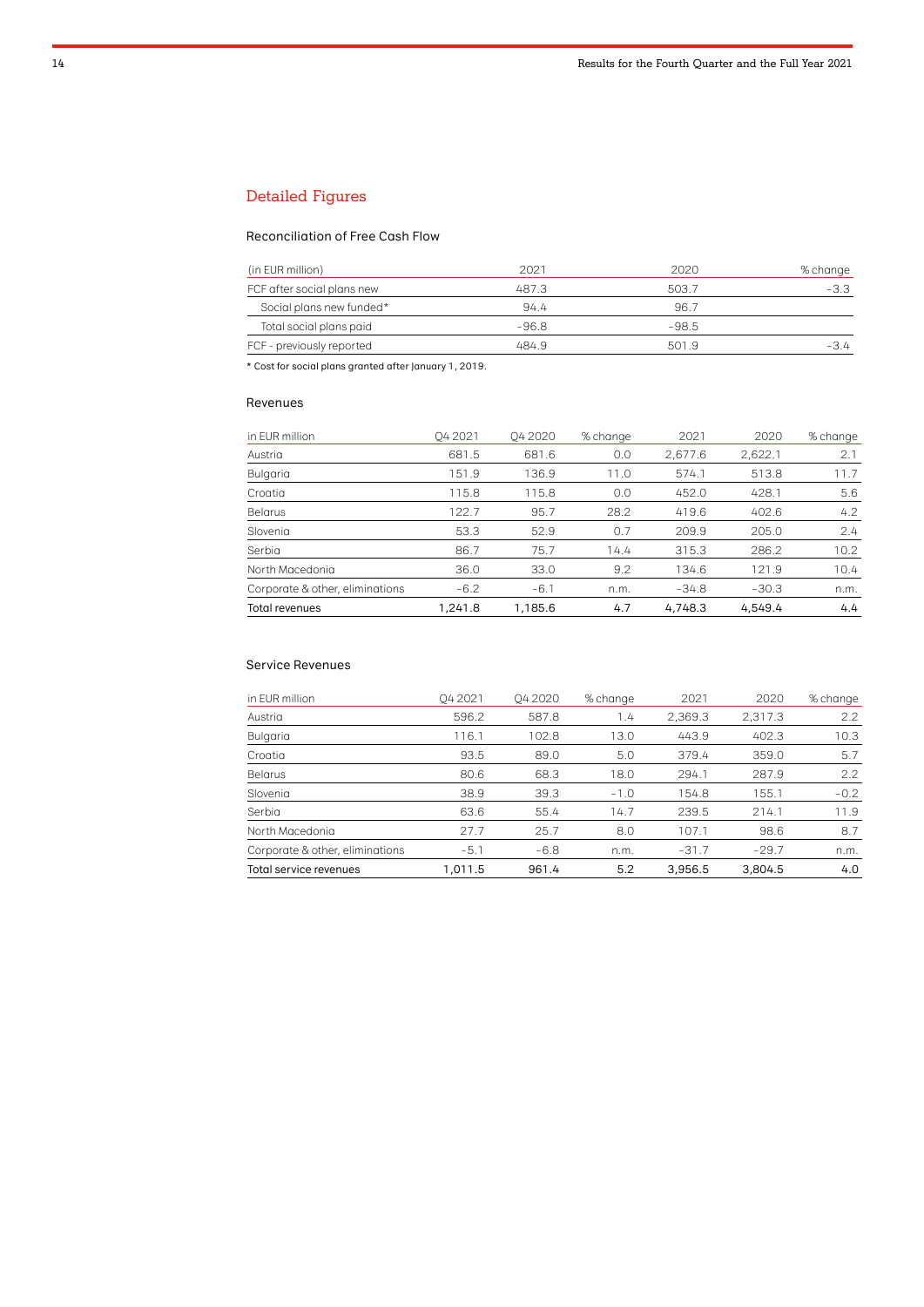#### Mobile Service Revenues

| in EUR million                  | O4 2021 | Q4 2020 | % change | 2021    | 2020    | % change      |
|---------------------------------|---------|---------|----------|---------|---------|---------------|
| Austria                         | 250.6   | 234.2   | 7.0      | 979.8   | 940.0   | $4.2^{\circ}$ |
| Bulgaria                        | 75.1    | 69.0    | 8.8      | 293.7   | 271.0   | 8.4           |
| Croatia                         | 61.7    | 57.8    | 6.7      | 253.7   | 233.4   | 8.7           |
| Belarus                         | 65.8    | 56.8    | 15.8     | 242.3   | 242.3   | 0.0           |
| Slovenia                        | 27.8    | 27.9    | $-0.3$   | 111.8   | 112.8   | $-0.9$        |
| Serbia                          | 59.8    | 53.3    | 12.1     | 229.1   | 205.7   | 11.4          |
| North Macedonia                 | 21.3    | 19.4    | 9.8      | 82.3    | 75.0    | 9.7           |
| Corporate & other, eliminations | $-2.0$  | $-1.6$  | n.m.     | $-11.6$ | $-9.1$  | n.m.          |
| Total mobile service revenues   | 560.0   | 516.8   | 8.4      | 2.181.1 | 2.071.1 | 5.3           |

## Fixed-line Service Revenues

| in EUR million                    | O4 2021 | <b>042020</b> | % change | 2021    | 2020    | % change |
|-----------------------------------|---------|---------------|----------|---------|---------|----------|
| Austria                           | 345.6   | 353.6         | $-2.2$   | 1,389.5 | 1,377.3 | 0.9      |
| Bulgaria                          | 41.0    | 33.8          | 21.4     | 150.2   | 131.3   | 14.4     |
| Croatia                           | 31.8    | 31.3          | 1.7      | 125.7   | 125.6   | 0.0      |
| Belarus                           | 14.8    | 11.5          | 28.8     | 51.8    | 45.6    | 13.8     |
| Slovenia                          | 11.1    | 11.4          | $-2.5$   | 43.1    | 42.3    | 1.8      |
| Serbia                            | 3.8     | 2.1           | 80.6     | 10.4    | 8.4     | 23.3     |
| North Macedonia                   | 6.4     | 6.3           | 2.5      | 24.9    | 23.6    | 5.4      |
| Corporate & other, eliminations   | $-3.1$  | $-5.3$        | n.m.     | $-20.1$ | $-20.6$ | n.m.     |
| Total fixed line service revenues | 451.5   | 444.6         | 1.6      | 1.775.4 | 1.733.5 | 2.4      |

# Other operating income

| in EUR million                  | O4 2021 | <b>042020</b> | % change | 2021   | 2020   | % change |
|---------------------------------|---------|---------------|----------|--------|--------|----------|
| Austria                         | 13.9    | 13.5          | 3.0      | 50.6   | 48.7   | 4.0      |
| Bulgaria                        | 2.5     | 1.2           | 113.4    | 6.1    | 4.5    | 35.8     |
| Croatia                         | 1.7     | 6.9           | $-75.0$  | 5.3    | 10.2   | $-48.5$  |
| Belarus                         | 3.0     | 1.9           | 59.9     | 14.2   | 13.3   | 6.9      |
| Slovenia                        | 1.4     | 1.0           | 41.1     | 4.6    | 3.8    | 21.7     |
| Serbia                          | 1.2     | 3.6           | $-67.4$  | 4.1    | 6.1    | $-32.2$  |
| North Macedonia                 | 0.1     | 0.2           | $-9.8$   | 0.8    | 0.6    | 35.1     |
| Corporate & other, eliminations | $-1.1$  | 0.3           | n.m.     | $-3.3$ | $-1.6$ | n.m.     |
| Total other operating income    | 22.7    | 28.5          | $-20.4$  | 82.4   | 85.5   | $-3.7$   |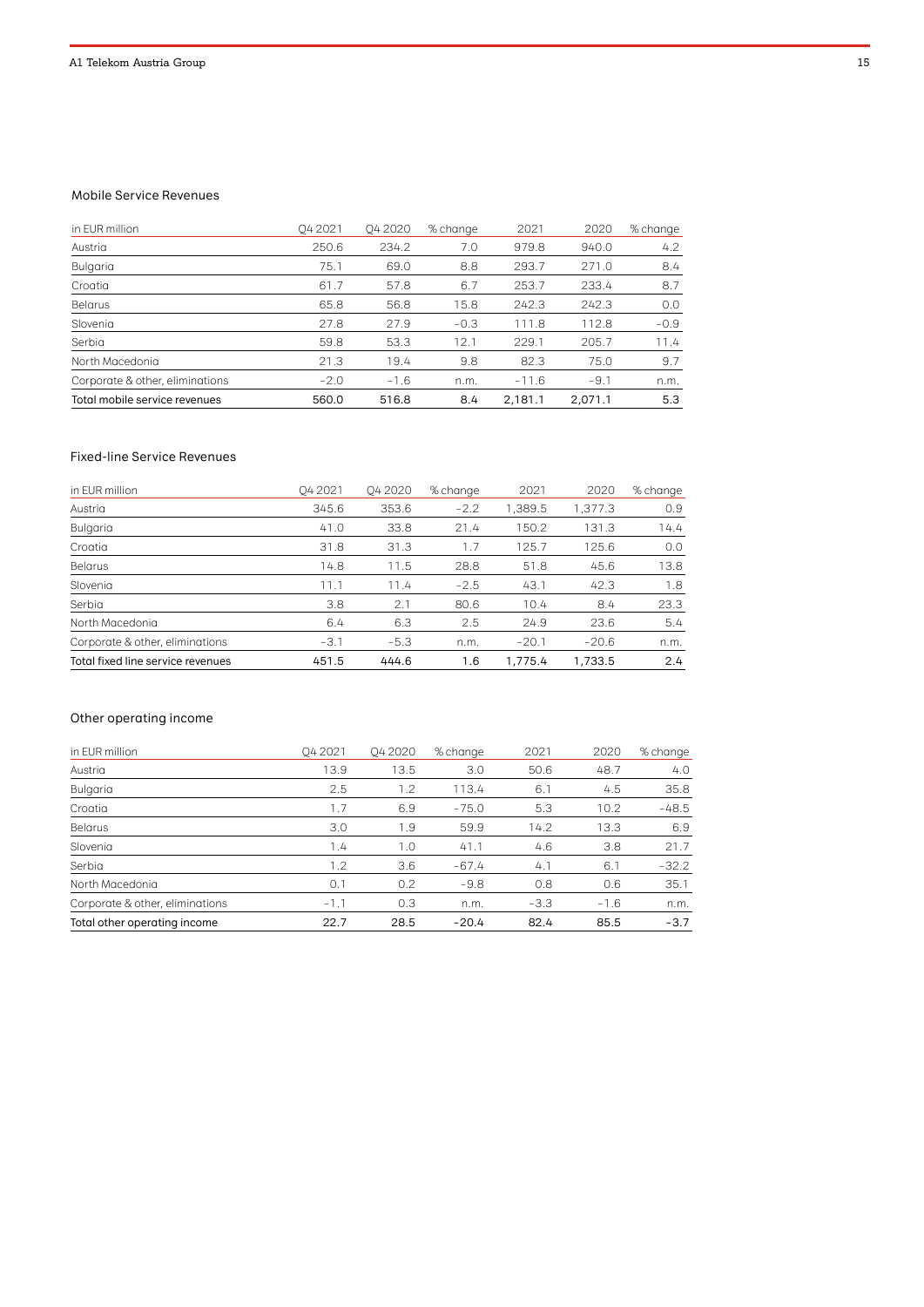#### EBITDA

| in EUR million                  | 04 2021 | <b>042020</b> | % change | 2021    | 2020    | % change |
|---------------------------------|---------|---------------|----------|---------|---------|----------|
| Austria                         | 233.9   | 215.1         | 8.7      | 991.1   | 936.7   | 5.8      |
| Bulgaria                        | 50.4    | 46.3          | 8.8      | 218.3   | 192.4   | 13.4     |
| Croatia                         | 29.9    | 32.1          | $-6.9$   | 155.7   | 143.4   | 8.6      |
| <b>Belarus</b>                  | 46.2    | 36.4          | 27.2     | 180.5   | 172.8   | 4.4      |
| Slovenia                        | 14.8    | 14.3          | 3.9      | 60.5    | 58.7    | 3.1      |
| Serbia                          | 25.7    | 23.8          | 8.2      | 102.1   | 87.6    | 16.5     |
| North Macedonia                 | 10.8    | 10.7          | 1.3      | 46.1    | 42.5    | 8.5      |
| Corporate & other, eliminations | $-11.9$ | $-14.1$       | 15.7     | $-48.2$ | $-57.3$ | 15.8     |
| <b>Total EBITDA</b>             | 399.9   | 364.5         | 9.7      | 1.706.1 | 1,576.8 | 8.2      |
| before Restructurina            | 421.0   | 387.0         | 8.8      | 1.790.3 | 1,661.3 | 7.8      |
|                                 |         |               |          |         |         |          |

## EBITDA After Leases\*

| in EUR million                   | 04 2021 | <b>042020</b> | % change | 2021    | 2020    | % change |
|----------------------------------|---------|---------------|----------|---------|---------|----------|
| Austria                          | 213.4   | 194.8         | 9.6      | 911.3   | 856.1   | 6.5      |
| Bulgaria                         | 43.3    | 39.5          | 9.7      | 190.7   | 165.1   | 15.5     |
| Croatia                          | 26.3    | 28.4          | $-7.4$   | 140.9   | 128.4   | 9.8      |
| <b>Belarus</b>                   | 43.2    | 33.5          | 29.1     | 168.9   | 159.8   | 5.7      |
| Slovenia                         | 10.2    | 9.6           | 6.0      | 41.8    | 40.5    | 3.2      |
| Serbia                           | 21.9    | 19.2          | 14.3     | 86.1    | 70.3    | 22.6     |
| North Macedonia                  | 9.2     | 9.1           | 0.8      | 39.9    | 36.1    | 10.5     |
| Corporate & other, eliminations  | $-12.0$ | $-14.3$       | 15.9     | $-48.6$ | $-57.8$ | 15.9     |
| <b>Total EBITDA after leases</b> | 355.7   | 319.9         | 11.2     | 1.530.9 | 1.398.4 | 9.5      |

\* EBITDA after leases is defined as EBITDA plus depreciation of right-of-use assets and interest expense on lease liabilities

# EBITDA per segment - adjusted for FX-, one-off effects and restructuring charges

| in EUR million                  | O4 2021 | 04 20 20 | % change | 2021    | 2020    | % change |
|---------------------------------|---------|----------|----------|---------|---------|----------|
| Austria                         | 255.1   | 237.7    | 7.3      | 1,075.3 | 1,021.2 | 5.3      |
| Bulgaria                        | 50.4    | 46.3     | 8.8      | 218.3   | 192.4   | 13.4     |
| Croatia                         | 29.7    | 26.4     | 12.6     | 155.5   | 134.9   | 15.3     |
| Belarus                         | 42.2    | 36.4     | 16.0     | 194.6   | 172.8   | 12.6     |
| Slovenia                        | 14.8    | 16.5     | $-10.2$  | 60.5    | 60.9    | $-0.7$   |
| Serbia                          | 25.7    | 21.4     | 20.3     | 101.5   | 85.2    | 19.1     |
| North Macedonia                 | 10.8    | 10.7     | 1.3      | 46.1    | 42.5    | 8.4      |
| Corporate & other, eliminations | $-11.9$ | $-14.1$  | n.m.     | $-48.2$ | $-57.3$ | n.m.     |
| Total adjusted EBITDA           | 416.8   | 381.1    | 9.4      | 1,803.7 | 1,652.7 | 9.1      |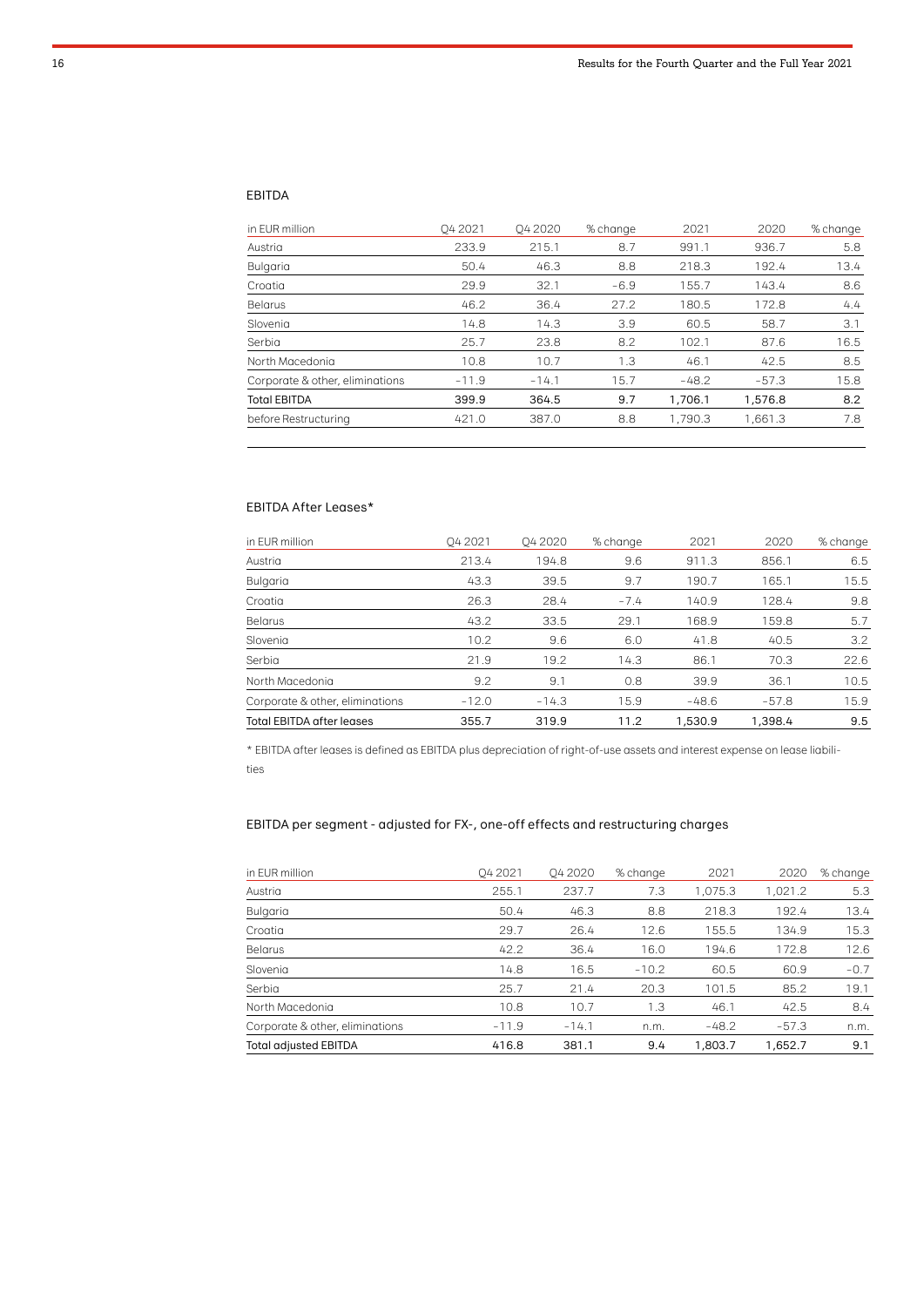# Group EBITDA - adjustments for FX-, one-off effects and restructuring charges

| in EUR million                          | 04 2021 | 04 20 20 | % change | 2021    | 2020    | % change |
|-----------------------------------------|---------|----------|----------|---------|---------|----------|
| <b>EBITDA</b>                           | 399.9   | 364.5    | 9.7      | 1.706.1 | 1.576.8 | 8.2      |
|                                         |         |          |          |         |         |          |
| FX translation effect                   | $-4.3$  | 0.0      | n.a.     | 13.9    | 0.0     | n.a.     |
| One-off effects                         | 0.0     | $-5.9$   | 100.0    | $-0.6$  | $-8.6$  | 93.4     |
| Restructuring charges                   | 21.2    | 22.6     | $-6.2$   | 84.2    | 84.5    | $-0.4$   |
| EBITDA - excl. FX-, one off effects and |         |          |          |         |         |          |
| restructuring charges                   | 416.8   | 381.1    | 9.4      | 1.803.7 | 1.652.7 | 9.1      |

# Austria EBITDA - adjustments for one-off effects and restructuring charges

| in EUR million                   | 04 2021 | Q4 2020 | % change | 2021    | 2020    | % change |
|----------------------------------|---------|---------|----------|---------|---------|----------|
| <b>EBITDA</b>                    | 233.9   | 215.1   | 8.7      | 991.1   | 936.7   | 5.8      |
| One-off effects                  | 0.0     | 0.0     | n.a.     | 0.0     | 0.0     | n.a.     |
| Restructuring charges            | 21.2    | 22.6    | $-6.2$   | 84.2    | 84.5    | $-0.4$   |
| EBITDA excl. one off effects and |         |         |          |         |         |          |
| restructuring charges            | 255.1   | 237.7   | 7.3      | 1.075.3 | 1.021.2 | 5.3      |

# EBITDA after leases – adjusted for FX-, one-off effects and restructuring charges

| in EUR million                           | 04 2021 | 04 2020 | % change | 2021    | 2020    | % change |
|------------------------------------------|---------|---------|----------|---------|---------|----------|
| <b>EBITDA</b> after leases               | 355.7   | 319.9   | 11.2     | 1.530.9 | 1.398.4 | 9.5      |
| FX translation effect                    | $-4.3$  | 0.0     | n.a.     | 13.9    | 0.0     | n.a.     |
| One-off effects                          | 0.0     | $-5.9$  | 100.0    | $-0.6$  | $-8.6$  | 93.4     |
| Restructuring charges                    | 21.2    | 22.6    | $-6.2$   | 84.2    | 84.5    | $-0.4$   |
| EBITDA after leases - excl. FX-, one-off |         |         |          |         |         |          |
| effects and restructuring charges        | 372.6   | 336.5   | 10.7     | 1.628.4 | 1.474.3 | 10.5     |

# Depreciation and Amortization

| in EUR million                  | O <sub>4</sub> 2021 | <b>042020</b> | % change | 2021  | 2020  | % change |
|---------------------------------|---------------------|---------------|----------|-------|-------|----------|
| Austria                         | 139.3               | 132.2         | 5.4      | 549.7 | 523.0 | 5.1      |
| Bulgaria                        | 29.5                | 29.5          | 0.1      | 114.1 | 117.8 | $-3.1$   |
| Croatia                         | 23.1                | 25.5          | $-9.6$   | 97.5  | 100.3 | $-2.7$   |
| Belarus                         | 15.4                | 14.6          | 5.4      | 58.2  | 63.5  | $-8.4$   |
| Slovenia                        | 13.0                | 11.1          | 16.5     | 47.1  | 44.3  | 6.2      |
| Serbia                          | 12.6                | 13.9          | $-9.8$   | 52.9  | 54.7  | $-3.4$   |
| North Macedonia                 | 6.9                 | 6.8           | 1.2      | 28.0  | 29.0  | $-3.1$   |
| Corporate & other, eliminations | 1.3                 | 1.4           | $-10.2$  | 5.1   | 5.3   | $-3.1$   |
| <b>Total D&amp;A</b>            | 241.0               | 235.2         | 2.5      | 952.7 | 937.9 | 1.6      |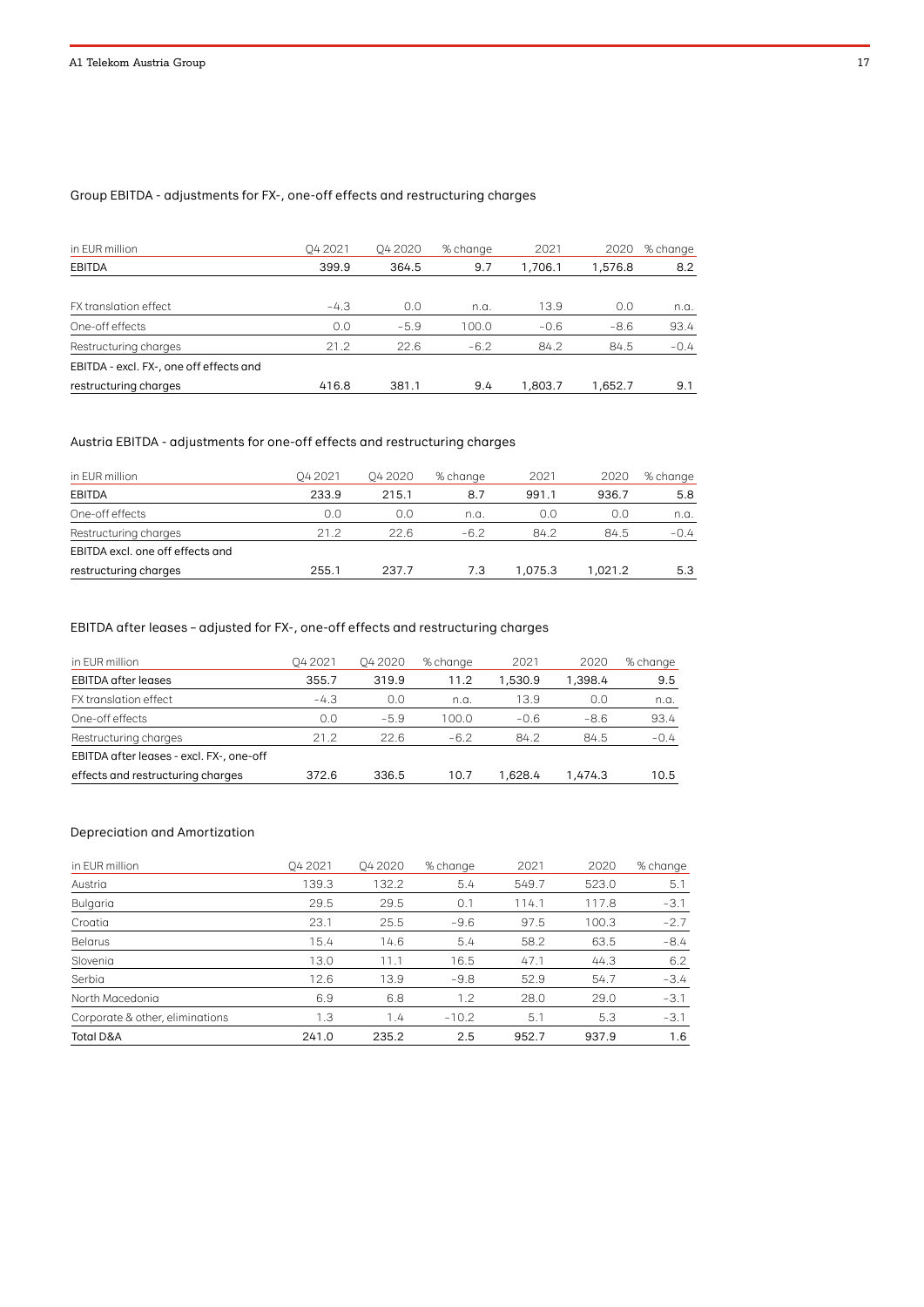# EBIT

| in EUR million                  | O4 2021 | <b>042020</b> | % change | 2021    | 2020    | % change |
|---------------------------------|---------|---------------|----------|---------|---------|----------|
| Austria                         | 94.6    | 82.9          | 14.1     | 441.4   | 413.7   | 6.7      |
| Bulgaria                        | 20.9    | 16.8          | 24.2     | 104.1   | 74.6    | 39.5     |
| Croatia                         | 6.9     | 6.6           | 3.4      | 58.2    | 43.1    | 35.1     |
| <b>Belarus</b>                  | 30.8    | 21.7          | 41.9     | 122.4   | 109.3   | 11.9     |
| Slovenia                        | 1.9     | 3.1           | $-41.0$  | 13.5    | 14.4    | $-6.6$   |
| Serbia                          | 13.2    | 9.8           | 33.7     | 49.2    | 32.9    | 49.7     |
| North Macedonia                 | 3.9     | 3.8           | 1.5      | 18.1    | 13.6    | 33.4     |
| Corporate & other, eliminations | $-13.2$ | $-15.5$       | 15.2     | $-53.4$ | $-62.6$ | 14.8     |
| <b>Total EBIT</b>               | 158.9   | 129.3         | 22.9     | 753.4   | 638.9   | 17.9     |

# Capital Expenditures

| in EUR million                  | 2021  | 2020  | % change |
|---------------------------------|-------|-------|----------|
| Austria                         | 496.0 | 456.4 | 8.7      |
| Bulgaria                        | 102.9 | 57.2  | 80.0     |
| Croatia                         | 96.1  | 49.6  | 93.7     |
| <b>Belarus</b>                  | 40.4  | 26.8  | 50.8     |
| Slovenia                        | 78.8  | 17.7  | o.A.     |
| Serbia                          | 48.2  | 26.9  | 79.3     |
| North Macedonia                 | 24.3  | 12.7  | 91.1     |
| Corporate & other, eliminations | 4.7   | 4.1   | 14.1     |
| Total capital expenditures      | 891.5 | 651.4 | 36.8     |

# Capital Expenditures - Tangible

| Total capital expenditures - tangible | 650.5 | 478.8 | 35.9     |
|---------------------------------------|-------|-------|----------|
| Corporate & other, eliminations       | 2.5   | 0.7   | 240.2    |
| North Macedonia                       | 17.2  | 10.3  | 67.8     |
| Serbia                                | 41.7  | 24.2  | 72.1     |
| Slovenia                              | 30.0  | 14.9  | 101.4    |
| <b>Belarus</b>                        | 28.1  | 19.1  | 47.2     |
| Croatia                               | 67.4  | 41.0  | 64.2     |
| Bulgaria                              | 76.1  | 46.5  | 63.6     |
| Austria                               | 387.3 | 322.0 | 20.3     |
| in EUR million                        | 2021  | 2020  | % change |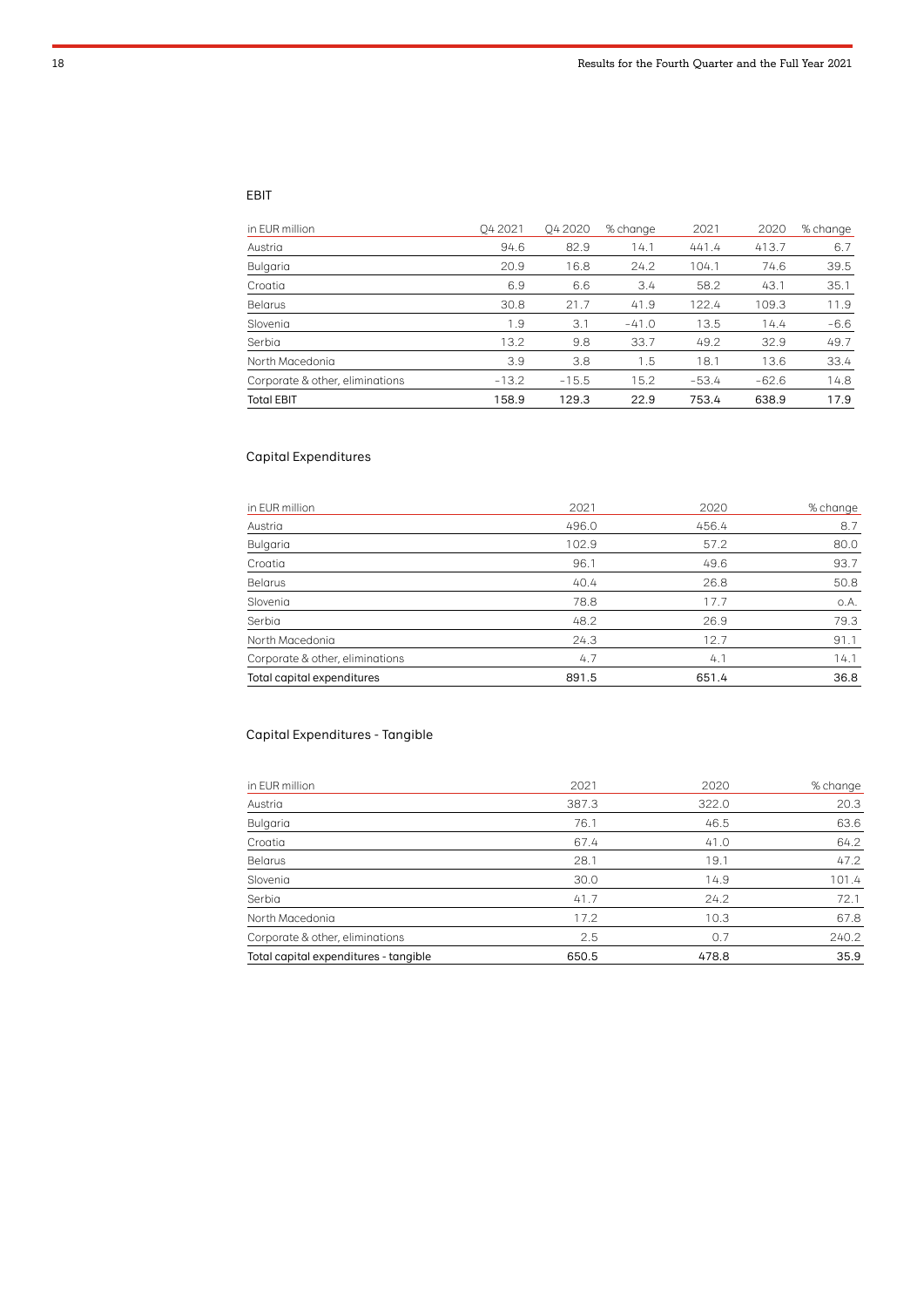# Capital Expenditures - Intangible

| in EUR million                          | 2021  | 2020  | % change |
|-----------------------------------------|-------|-------|----------|
| Austria                                 | 108.7 | 134.4 | $-19.2$  |
| Bulgaria                                | 26.9  | 10.7  | 151.1    |
| Croatia                                 | 28.7  | 8.6   | 234.4    |
| Belarus                                 | 12.3  | 7.7   | 59.7     |
| Slovenia                                | 48.8  | 2.8   | n.m.     |
| Serbia                                  | 6.5   | 2.7   | 144.0    |
| North Macedonia                         | 7.1   | 2.5   | 188.1    |
| Corporate & other, eliminations         | 2.1   | 3.3   | $-36.2$  |
| Total capital expenditures - intangible | 241.0 | 172.6 | 39.6     |

#### Wireless subscribers

| in thousands               | 2021     | 2020     | % change |
|----------------------------|----------|----------|----------|
| Austria                    | 5,072.5  | 5,061.2  | 0.2      |
| Bulgaria                   | 3,745.4  | 3,752.8  | $-0.2$   |
| Croatia                    | 1,990.1  | 1,936.3  | 2.8      |
| <b>Belarus</b>             | 4,938.0  | 4,916.1  | 0.4      |
| Slovenia                   | 711.9    | 707.1    | 0.7      |
| Serbia                     | 2,441.2  | 2,350.4  | 3.9      |
| North Macedonia            | 1,095.3  | 1,074.7  | 1.9      |
| Total wireless subscribers | 22,765.5 | 21,864.2 | 4.1      |

# RGUs

| in thousands      | 2021    | 2020    | % change |
|-------------------|---------|---------|----------|
| Austria           | 3,038.8 | 3,117.3 | $-2.5$   |
| thereof broadband | 1,350.3 | 1,386.8 | $-2.6$   |
| Bulgaria          | 1,121.2 | 1,081.0 | 3.7      |
| Croatia           | 681.5   | 671.9   | 1.4      |
| <b>Belarus</b>    | 668.6   | 627.4   | 6.6      |
| Slovenia          | 220.4   | 214.8   | 2.6      |
| North Macedonia   | 351.2   | 337.9   | 3.9      |
| <b>Total RGUs</b> | 6,081.8 | 6,050.3 | 0.5      |
| thereof broadband | 2,598.1 | 2,553.3 | 1.8      |
|                   |         |         |          |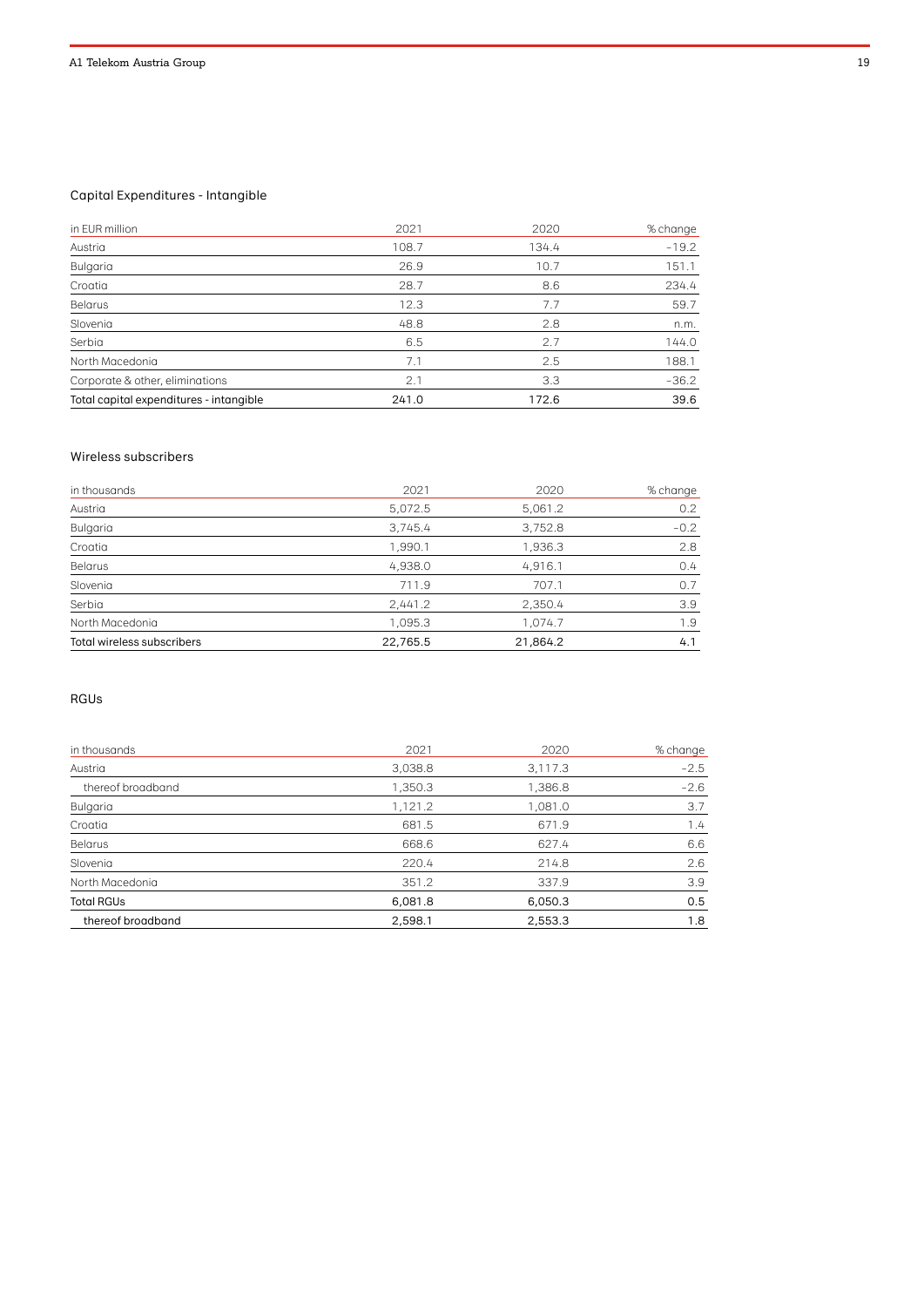#### ARPU

ARPU-relevant revenues are wireless service revenues, i.e. mobile retail revenues (incl. customer roaming) and mobile interconnection as well as visitor roaming and national roaming revenues. The ARPU is calculated based on ARPU-relevant revenues divided by the average subscribers in a certain period.

| in EUR          | 2021 | 2020 | % change |
|-----------------|------|------|----------|
| Austria         | 16.2 | 15.6 | 4.1      |
| Bulgaria        | 6.5  | 6.0  | 9.1      |
| Croatia         | 10.6 | 10.3 | 3.4      |
| <b>Belarus</b>  | 4.1  | 4.1  | $-1.3$   |
| Slovenia        | 13.2 | 13.4 | $-1.6$   |
| Serbia          | 8.0  | 7.4  | 7.4      |
| North Macedonia | 6.3  | 5.8  | 7.4      |
| Group ARPU      | 8.1  | 8.1  | 1.0      |

#### ARPL

ARPL-relevant revenues are fixed retail revenues and fixed interconnection revenues. The ARPL is calculatedby dividing ARPL-relevant revenues by average fixed access lines in a certain period. The difference to fixed-line service revenues represents interconnection transit revenues, solutions & connectivity revenues and other revenues.

| in EUR          | 2021 | 2020 | % change |
|-----------------|------|------|----------|
| Austria         | 33.3 | 32.6 | 2.2      |
| Bulgaria        | 14.8 | 13.7 | 7.9      |
| Croatia         | 32.0 | 31.6 | 1.4      |
| <b>Belarus</b>  | 6.2  | 5.8  | 6.3      |
| Slovenia        | 31.9 | 33.1 | $-3.6$   |
| Serbia          | n.a. | n.a. | n.a.     |
| North Macedonia | 11.1 | 10.9 | 1.8      |

#### Belarus Key Financial in EUR and BYN

Due to the impact on the consolidated results of occasionally substantial fluctuations in the Belarusian Ruble, the performance of the Belarusian segment is also presented in local currency.

| in EUR million           | 04 2021  | <b>042020</b> | % change | 2021     | 2020     | % change |
|--------------------------|----------|---------------|----------|----------|----------|----------|
| Total revenues           | 122.7    | 95.7          | 28.2     | 419.6    | 402.6    | 4.2      |
| Total costs and expenses | $-76.5$  | $-59.4$       | $-28.8$  | $-239.1$ | $-229.8$ | $-4.1$   |
| <b>EBITDA</b>            | 46.2     | 36.4          | 27.2     | 180.5    | 172.8    | 4.4      |
|                          |          |               |          |          |          |          |
| in BYN million           | O4 2021  | <b>042020</b> | % change | 2021     | 2020     | % change |
| Total revenues           | 353.1    | 295.7         | 19.4     | 1.260.9  | 1,122.2  | 12.4     |
| Total costs and expenses | $-221.2$ | $-181.5$      | $-21.9$  | $-718.4$ | $-640.4$ | $-12.2$  |
| <b>EBITDA</b>            | 131.9    | 114.1         | 15.6     | 542.5    | 481.8    | 12.6     |
|                          |          |               |          |          |          |          |